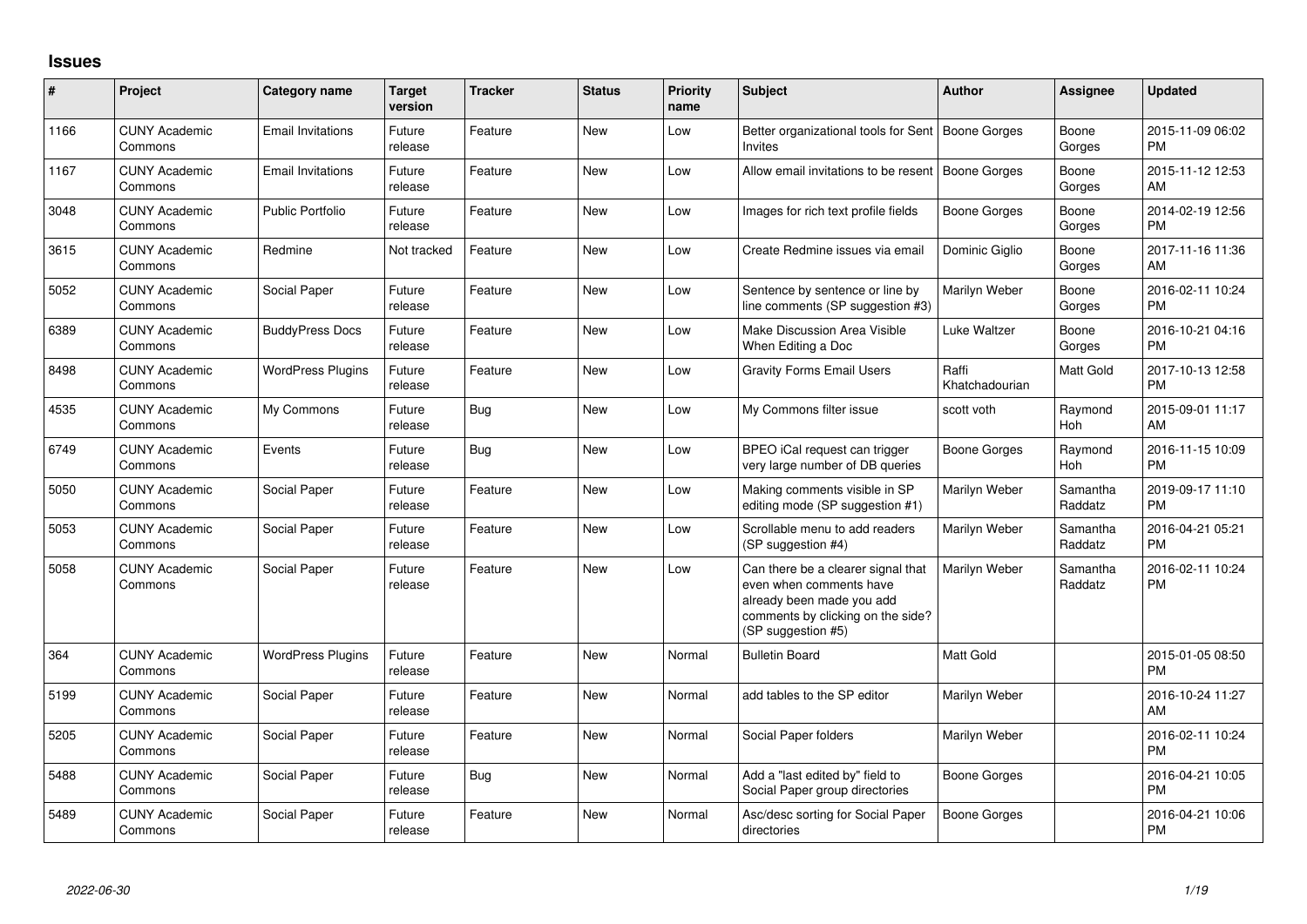| #     | Project                         | <b>Category name</b>       | <b>Target</b><br>version | <b>Tracker</b> | <b>Status</b> | <b>Priority</b><br>name | Subject                                                                                                      | Author                  | <b>Assignee</b> | <b>Updated</b>                |
|-------|---------------------------------|----------------------------|--------------------------|----------------|---------------|-------------------------|--------------------------------------------------------------------------------------------------------------|-------------------------|-----------------|-------------------------------|
| 5992  | <b>CUNY Academic</b><br>Commons | <b>Email Notifications</b> | Future<br>release        | Feature        | <b>New</b>    | Normal                  | Changing the From line of<br>autogenerated blog emails                                                       | Marilyn Weber           |                 | 2018-09-27 05:19<br><b>PM</b> |
| 6332  | <b>CUNY Academic</b><br>Commons | WordPress (misc)           | Future<br>release        | Feature        | New           | Normal                  | Allow uploaded files to be marked<br>as private in an ad hoc way                                             | <b>Boone Gorges</b>     |                 | 2016-10-17 11:41<br><b>PM</b> |
| 6755  | <b>CUNY Academic</b><br>Commons | WordPress (misc)           | Future<br>release        | Bug            | New           | Normal                  | Cannot Deactivate Plugin                                                                                     | Laura Kane              |                 | 2016-11-16 01:12<br><b>PM</b> |
| 9720  | <b>CUNY Academic</b><br>Commons | Authentication             | Future<br>release        | Feature        | New           | Normal                  | The Commons should be an<br>oAuth provider                                                                   | Boone Gorges            |                 | 2019-03-01 02:04<br><b>PM</b> |
| 11024 | <b>CUNY Academic</b><br>Commons | WordPress (misc)           | Future<br>release        | Bug            | New           | Normal                  | Subsites should not show "you<br>should update your .htaccess<br>now" notice after permalink setting<br>save | Boone Gorges            |                 | 2019-01-28 01:35<br><b>PM</b> |
| 11392 | <b>CUNY Academic</b><br>Commons |                            | Future<br>release        | Bug            | New           | Normal                  | Migrate users away from<br><b>StatPress</b>                                                                  | Boone Gorges            |                 | 2019-04-23 03:53<br><b>PM</b> |
| 11843 | <b>CUNY Academic</b><br>Commons | WordPress (misc)           | Future<br>release        | Design/UX      | New           | Normal                  | Tweaking the Gutenberg Editor<br>Interface                                                                   | Laurie Hurson           |                 | 2022-04-26 12:00<br><b>PM</b> |
| 11860 | <b>CUNY Academic</b><br>Commons | Registration               | Future<br>release        | Feature        | New           | Normal                  | <b>Ensure Students Are Aware They</b><br>Can Use Aliases At Registration                                     | scott voth              |                 | 2019-09-24 08:46<br>AM        |
| 12328 | <b>CUNY Academic</b><br>Commons |                            | Not tracked              | Support        | New           | Normal                  | Sign up Code for Non-CUNY<br>Faculty                                                                         | Laurie Hurson           |                 | 2020-01-28 10:25<br>AM        |
| 12352 | <b>CUNY Academic</b><br>Commons |                            | Not tracked              | Support        | <b>New</b>    | Normal                  | "posts list" page builder block<br>option                                                                    | Marilyn Weber           |                 | 2020-02-03 01:29<br><b>PM</b> |
| 12573 | <b>CUNY Academic</b><br>Commons | <b>WordPress Plugins</b>   | Future<br>release        | Bug            | New           | Normal                  | <b>CommentPress Core Issues</b>                                                                              | scott voth              |                 | 2020-03-24 04:32<br><b>PM</b> |
| 13048 | <b>CUNY Academic</b><br>Commons | Shortcodes and<br>embeds   | Future<br>release        | Feature        | New           | Normal                  | Jupyter Notebooks support                                                                                    | Boone Gorges            |                 | 2020-07-14 11:46<br>AM        |
| 13650 | <b>CUNY Academic</b><br>Commons | Group Library              | Future<br>release        | Feature        | <b>New</b>    | Normal                  | Forum Attachments in Group<br>Library                                                                        | Laurie Hurson           |                 | 2021-11-19 12:30<br><b>PM</b> |
| 14792 | <b>CUNY Academic</b><br>Commons |                            |                          | Bug            | <b>New</b>    | Normal                  | Inconsistent email notifications<br>from gravity forms                                                       | Raffi<br>Khatchadourian |                 | 2021-10-04 01:50<br><b>PM</b> |
| 14911 | <b>CUNY Academic</b><br>Commons | <b>WordPress Themes</b>    | Not tracked              | Support        | New           | Normal                  | Twentytwentyone theme                                                                                        | Marilyn Weber           |                 | 2021-10-28 10:37<br>AM        |
| 14936 | <b>CUNY Academic</b><br>Commons |                            |                          | <b>Bug</b>     | New           | Normal                  | Commons websites blocked by<br>SPS campus network                                                            | Laurie Hurson           |                 | 2021-11-03 03:57<br>PM        |
| 14940 | <b>CUNY Academic</b><br>Commons |                            |                          | Bug            | New           | Normal                  | Discrepancy between Commons<br>profile "sites" and actual # of sites                                         | Laurie Hurson           |                 | 2021-11-08 11:09<br>AM        |
| 15045 | <b>CUNY Academic</b><br>Commons |                            |                          | Support        | New           | Normal                  | no result for KCeL in the search<br>box on the commons                                                       | Marilyn Weber           |                 | 2021-12-10 11:29<br>AM        |
| 15565 | <b>CUNY Academic</b><br>Commons |                            |                          | Support        | New           | Normal                  | Events - send updates to an email<br>listserv                                                                | Marilyn Weber           |                 | 2022-03-10 01:06<br><b>PM</b> |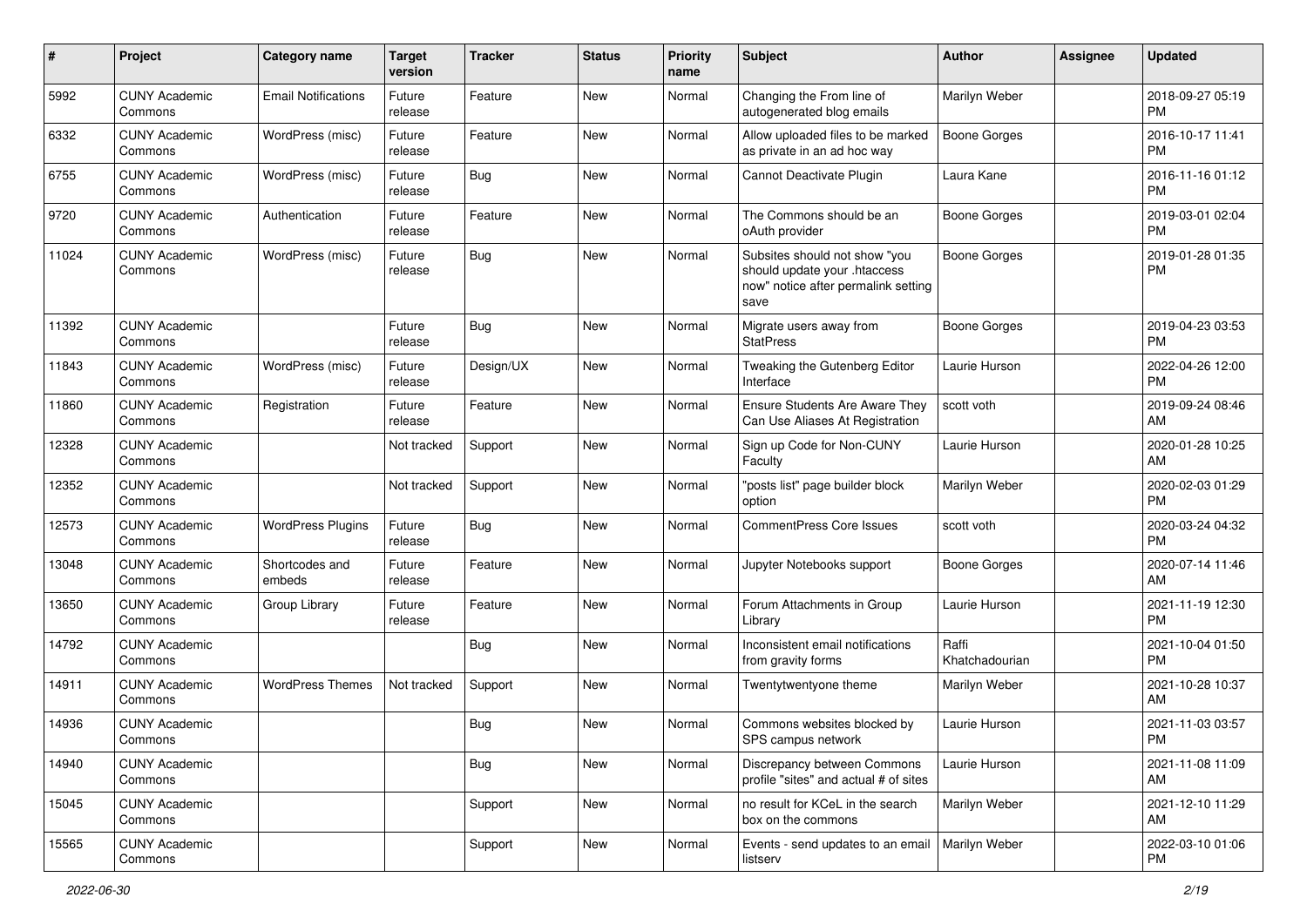| #     | Project                         | Category name            | <b>Target</b><br>version | <b>Tracker</b> | <b>Status</b> | <b>Priority</b><br>name | <b>Subject</b>                                                                             | <b>Author</b>           | <b>Assignee</b>   | <b>Updated</b>                |
|-------|---------------------------------|--------------------------|--------------------------|----------------|---------------|-------------------------|--------------------------------------------------------------------------------------------|-------------------------|-------------------|-------------------------------|
| 15757 | <b>CUNY Academic</b><br>Commons |                          |                          | <b>Bug</b>     | <b>New</b>    | Normal                  | Members # do not match                                                                     | Laurie Hurson           |                   | 2022-03-30 04:52<br><b>PM</b> |
| 15816 | <b>CUNY Academic</b><br>Commons |                          | Not tracked              | Support        | New           | Normal                  | slow loading at SPS                                                                        | Marilyn Weber           |                   | 2022-04-05 01:26<br><b>PM</b> |
| 16255 | <b>CUNY Academic</b><br>Commons | WordPress (misc)         |                          | <b>Bug</b>     | New           | Normal                  | Need to define 'MULTISITE'<br>constant in wp-config.php                                    | Raymond Hoh             |                   | 2022-06-19 09:31<br>AM        |
| 16314 | <b>CUNY Academic</b><br>Commons | <b>WordPress Plugins</b> |                          | Feature        | <b>New</b>    | Normal                  | Install Multicollab plug-in?                                                               | Raffi<br>Khatchadourian |                   | 2022-06-29 03:44<br><b>PM</b> |
| 16318 | <b>CUNY Academic</b><br>Commons |                          |                          | Bug            | <b>New</b>    | Normal                  | Unable to Access block editor or<br>embed YouTube videos in new<br>pages, in one site only | <b>Syelle Graves</b>    |                   | 2022-06-29 02:24<br><b>PM</b> |
| 11968 | JustPublics@365<br>MediaCamp    |                          |                          | Feature        | <b>New</b>    | Normal                  | Nanoscience Retractable Display<br>Unit                                                    | Donald Cherry           | Bonnie<br>Eissner | 2021-02-19 08:50<br>AM        |
| 2753  | <b>CUNY Academic</b><br>Commons | <b>Public Portfolio</b>  | Future<br>release        | Feature        | New           | Normal                  | Create actual actual tagification in<br>academic interests and other<br>fields             | Micki Kaufman           | Boone<br>Gorges   | 2015-01-05 08:52<br><b>PM</b> |
| 3580  | <b>CUNY Academic</b><br>Commons | Group Blogs              | Future<br>release        | Feature        | New           | Normal                  | Multiple blogs per group                                                                   | <b>Boone Gorges</b>     | Boone<br>Gorges   | 2018-02-20 02:02<br><b>PM</b> |
| 4481  | <b>CUNY Academic</b><br>Commons | Events                   | Future<br>release        | Feature        | <b>New</b>    | Normal                  | Group admins/mods should have<br>the ability to unlink an event from<br>the group          | <b>Boone Gorges</b>     | Boone<br>Gorges   | 2017-04-24 03:53<br><b>PM</b> |
| 4592  | <b>CUNY Academic</b><br>Commons | Events                   | Future<br>release        | Design/UX      | <b>New</b>    | Normal                  | Event Creation - Venue Dropdown<br>Slow                                                    | Samantha Raddatz        | Boone<br>Gorges   | 2015-09-14 04:56<br><b>PM</b> |
| 5182  | <b>CUNY Academic</b><br>Commons | Social Paper             | Future<br>release        | Design/UX      | <b>New</b>    | Normal                  | "Publishing" a private paper on<br>social paper?                                           | Raffi<br>Khatchadourian | Boone<br>Gorges   | 2016-10-13 04:12<br><b>PM</b> |
| 7022  | <b>CUNY Academic</b><br>Commons | Announcements            | Future<br>release        | Bug            | <b>New</b>    | Normal                  | Sitewide announcements should<br>be displayed on, and dismissable<br>from, mapped domains  | Boone Gorges            | Boone<br>Gorges   | 2018-03-22 10:18<br>AM        |
| 7663  | <b>CUNY Academic</b><br>Commons | Social Paper             | Future<br>release        | Bug            | <b>New</b>    | Normal                  | Social Paper notifications not<br>formatted correctly on secondary<br>sites                | <b>Boone Gorges</b>     | Boone<br>Gorges   | 2018-04-16 03:52<br><b>PM</b> |
| 7981  | <b>CUNY Academic</b><br>Commons | Social Paper             | Future<br>release        | Bug            | <b>New</b>    | Normal                  | Social Paper comments should<br>not go to spam                                             | Luke Waltzer            | Boone<br>Gorges   | 2018-04-16 03:52<br>PM        |
| 8835  | <b>CUNY Academic</b><br>Commons | Blogs (BuddyPress)       | Future<br>release        | Feature        | New           | Normal                  | Extend cuny.is shortlinks to sites                                                         | Luke Waltzer            | Boone<br>Gorges   | 2022-04-26 11:59<br>AM        |
| 9926  | <b>CUNY Academic</b><br>Commons | <b>WordPress Plugins</b> | Future<br>release        | Bug            | New           | Normal                  | twitter-mentions-as-comments<br>cron jobs can run long                                     | Boone Gorges            | Boone<br>Gorges   | 2018-10-24 12:34<br><b>PM</b> |
| 10226 | <b>CUNY Academic</b><br>Commons | Courses                  | Future<br>release        | Feature        | New           | Normal                  | Add "My Courses" to drop down<br>list                                                      | scott voth              | Boone<br>Gorges   | 2021-11-19 12:42<br>PM.       |
| 10794 | <b>CUNY Academic</b><br>Commons | Performance              | Not tracked              | Bug            | New           | Normal                  | Memcached connection<br>occasionally breaks                                                | <b>Boone Gorges</b>     | Boone<br>Gorges   | 2018-12-06 03:30<br><b>PM</b> |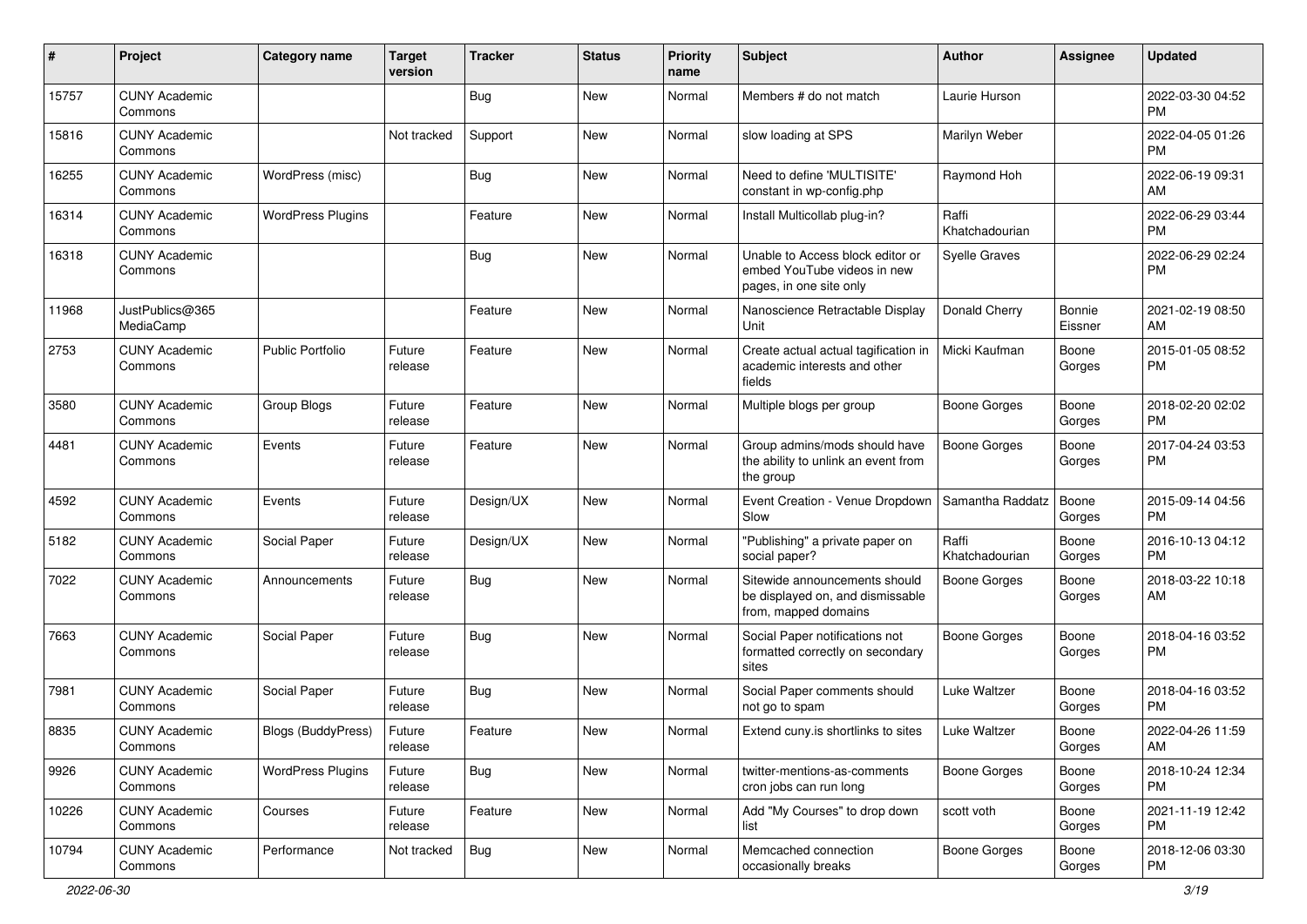| $\sharp$ | Project                         | <b>Category name</b>       | <b>Target</b><br>version | <b>Tracker</b> | <b>Status</b> | Priority<br>name | <b>Subject</b>                                                                             | <b>Author</b>       | Assignee        | <b>Updated</b>                |
|----------|---------------------------------|----------------------------|--------------------------|----------------|---------------|------------------|--------------------------------------------------------------------------------------------|---------------------|-----------------|-------------------------------|
| 11496    | <b>CUNY Academic</b><br>Commons | <b>Public Portfolio</b>    | 1.15.2                   | Support        | New           | Normal           | Replace Twitter Icon on Member<br>Portfolio page                                           | scott voth          | Boone<br>Gorges | 2019-06-06 01:03<br><b>PM</b> |
| 11531    | <b>CUNY Academic</b><br>Commons | Events                     | Future<br>release        | Feature        | New           | Normal           | Main Events calendar should<br>include non-public events that<br>user has access to        | scott voth          | Boone<br>Gorges | 2019-06-11 10:00<br>AM        |
| 12042    | <b>CUNY Academic</b><br>Commons | <b>Email Notifications</b> | Future<br>release        | Feature        | New           | Normal           | Improved error logging for BPGES<br>send queue                                             | Boone Gorges        | Boone<br>Gorges | 2021-11-19 12:25<br><b>PM</b> |
| 12091    | <b>CUNY Academic</b><br>Commons | <b>Group Files</b>         | Future<br>release        | Feature        | <b>New</b>    | Normal           | Improved pre-upload file validation<br>for bp-group-documents                              | Boone Gorges        | Boone<br>Gorges | 2019-11-14 01:21<br><b>PM</b> |
| 12438    | <b>CUNY Academic</b><br>Commons | Courses                    | Not tracked              | Bug            | <b>New</b>    | Normal           | Site appearing twice                                                                       | Laurie Hurson       | Boone<br>Gorges | 2020-02-18 01:34<br><b>PM</b> |
| 12911    | <b>CUNY Academic</b><br>Commons |                            | Not tracked              | Feature        | <b>New</b>    | Normal           | Block access to xmlrpc.php based<br>on User-Agent                                          | <b>Boone Gorges</b> | Boone<br>Gorges | 2020-06-09 05:12<br><b>PM</b> |
| 13370    | <b>CUNY Academic</b><br>Commons | Group Library              | Future<br>release        | Feature        | <b>New</b>    | Normal           | Library bulk deletion and folder<br>editina                                                | Colin McDonald      | Boone<br>Gorges | 2020-10-13 10:41<br>AM        |
| 13466    | <b>CUNY Academic</b><br>Commons | Cavalcade                  | Future<br>release        | Feature        | <b>New</b>    | Normal           | Automated cleanup for duplicate<br>Cavalcade tasks                                         | Boone Gorges        | Boone<br>Gorges | 2020-10-13 05:24<br><b>PM</b> |
| 13835    | <b>CUNY Academic</b><br>Commons | WordPress (misc)           | Future<br>release        | Feature        | <b>New</b>    | Normal           | Allow OneSearch widget to have<br>'CUNY' as campus                                         | Boone Gorges        | Boone<br>Gorges | 2021-11-19 12:39<br><b>PM</b> |
| 13949    | <b>CUNY Academic</b><br>Commons |                            | Not tracked              | <b>Bug</b>     | New           | Normal           | Continued debugging of runaway<br>MySQL connections                                        | <b>Matt Gold</b>    | Boone<br>Gorges | 2021-09-14 10:42<br>AM        |
| 14184    | <b>CUNY Academic</b><br>Commons | Public Portfolio           | Future<br>release        | Feature        | New           | Normal           | Centralized mechanism for storing<br>Campus affiliations                                   | Boone Gorges        | Boone<br>Gorges | 2022-01-04 11:35<br>AM        |
| 14309    | <b>CUNY Academic</b><br>Commons | Group Library              | Future<br>release        | Feature        | New           | Normal           | Better handling of<br>bp group document file download<br>attempts when file is not present | Boone Gorges        | Boone<br>Gorges | 2021-11-19 12:28<br><b>PM</b> |
| 14908    | <b>CUNY Academic</b><br>Commons | Performance                |                          | Bug            | New           | Normal           | Stale object cache on cdev                                                                 | Raymond Hoh         | Boone<br>Gorges | 2021-12-07 09:45<br><b>AM</b> |
| 14987    | <b>CUNY Academic</b><br>Commons | <b>WordPress Plugins</b>   | Future<br>release        | Bug            | New           | Normal           | Elementor update causes<br>database freeze-up                                              | Boone Gorges        | Boone<br>Gorges | 2021-11-29 12:02<br><b>PM</b> |
| 15210    | <b>CUNY Academic</b><br>Commons | Analytics                  | Not tracked              | Design/UX      | <b>New</b>    | Normal           | Google Analytics improvements                                                              | Colin McDonald      | Boone<br>Gorges | 2022-05-24 10:47<br>AM        |
| 15767    | <b>CUNY Academic</b><br>Commons | WordPress (misc)           |                          | Support        | <b>New</b>    | Normal           | Site loading slowly                                                                        | scott voth          | Boone<br>Gorges | 2022-04-04 08:56<br>PM        |
| 15883    | <b>CUNY Academic</b><br>Commons |                            | 2.1.0                    | Feature        | <b>New</b>    | Normal           | Release BPGES update                                                                       | Boone Gorges        | Boone<br>Gorges | 2022-05-26 10:39<br>AM        |
| 16199    | <b>CUNY Academic</b><br>Commons | <b>Directories</b>         | 2.0.3                    | <b>Bug</b>     | <b>New</b>    | Normal           | Removed "Semester" Filter from<br><b>Courses Directory</b>                                 | Laurie Hurson       | Boone<br>Gorges | 2022-06-29 11:32<br>AM        |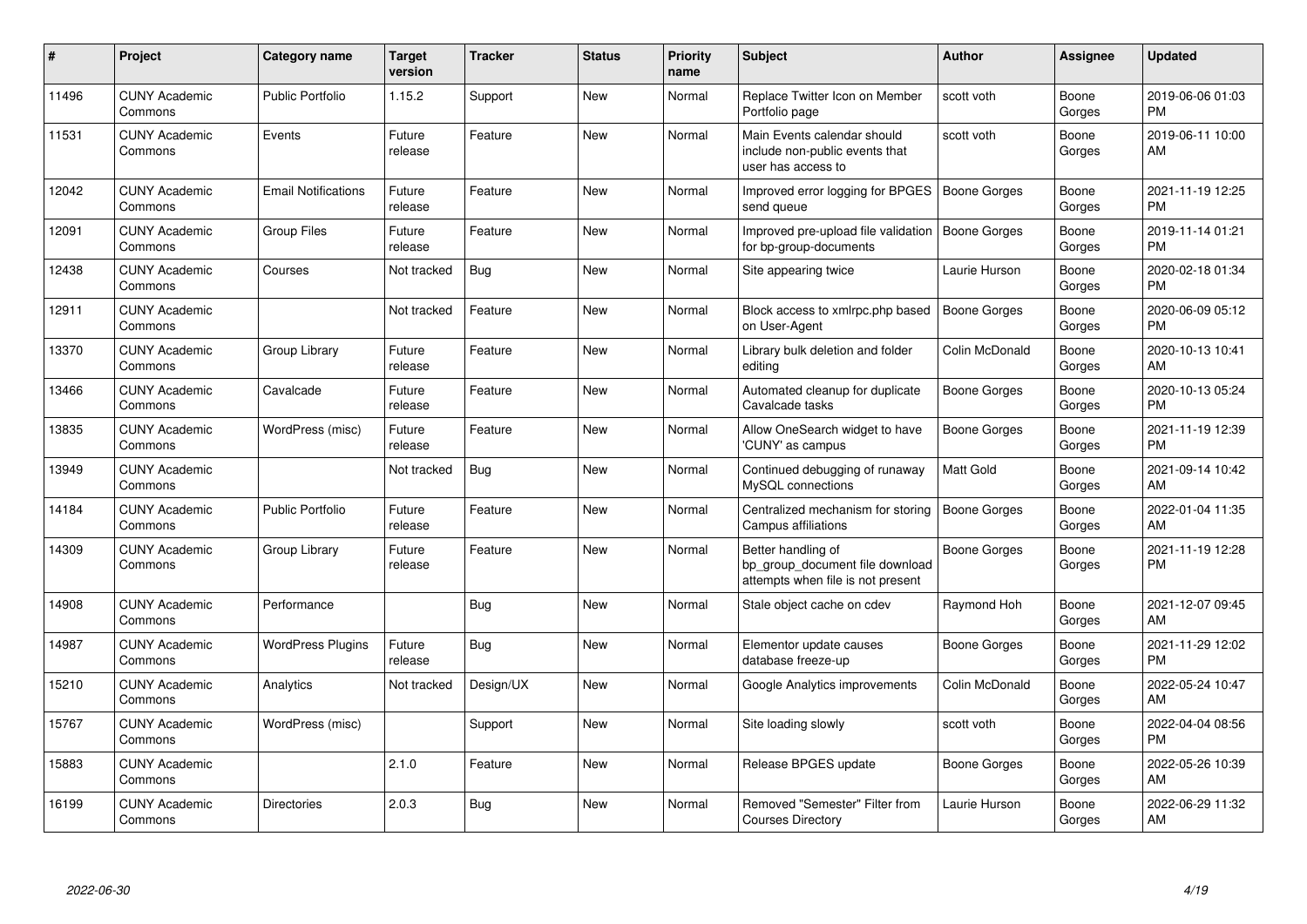| #     | Project                         | <b>Category name</b>           | Target<br>version | <b>Tracker</b> | <b>Status</b> | Priority<br>name | <b>Subject</b>                                                               | Author                       | <b>Assignee</b>    | <b>Updated</b>                |
|-------|---------------------------------|--------------------------------|-------------------|----------------|---------------|------------------|------------------------------------------------------------------------------|------------------------------|--------------------|-------------------------------|
| 16307 | <b>CUNY Academic</b><br>Commons |                                |                   | <b>Bug</b>     | <b>New</b>    | Normal           | Add brief messaging to<br>accept/decline group membership<br>requests        | <b>Matt Gold</b>             | Boone<br>Gorges    | 2022-06-27 06:13<br><b>PM</b> |
| 3059  | <b>CUNY Academic</b><br>Commons | Group Forums                   | Future<br>release | Design/UX      | <b>New</b>    | Normal           | Forum Post Permissable Content<br><b>Explanatory Text</b>                    | Chris Stein                  | Chris Stein        | 2015-04-02 11:27<br>AM        |
| 10354 | <b>CUNY Academic</b><br>Commons | <b>Public Portfolio</b>        | Future<br>release | Feature        | New           | Normal           | Opt out of Having a Profile Page                                             | scott voth                   | Chris Stein        | 2020-05-12 10:43<br>AM        |
| 13199 | <b>CUNY Academic</b><br>Commons | Group Forums                   | Future<br>release | Feature        | New           | Normal           | Favoring Groups over bbPress<br>plugin                                       | Colin McDonald               | Colin<br>McDonald  | 2021-11-19 12:28<br><b>PM</b> |
| 13331 | <b>CUNY Academic</b><br>Commons | Site cloning                   | Future<br>release | Bug            | <b>New</b>    | Normal           | Combine Site Template and Clone<br>operations                                | <b>Boone Gorges</b>          | Jeremy Felt        | 2021-11-19 12:39<br><b>PM</b> |
| 13891 | <b>CUNY Academic</b><br>Commons | Internal Tools and<br>Workflow | 2.1.0             | Feature        | <b>New</b>    | Normal           | Migrate automated linting to<br>GitHub Actions                               | Boone Gorges                 | Jeremy Felt        | 2022-06-29 11:13<br>AM        |
| 15194 | <b>CUNY Academic</b><br>Commons | Internal Tools and<br>Workflow | 2.1.0             | Feature        | New           | Normal           | PHPCS sniff for un-restored<br>switch to blog() calls                        | Boone Gorges                 | Jeremy Felt        | 2022-05-26 10:45<br>AM        |
| 11879 | <b>CUNY Academic</b><br>Commons |                                | Not tracked       | Bug            | New           | Normal           | Hypothesis comments appearing<br>on multiple, different pdfs across<br>blogs | Laurie Hurson                | Laurie Hurson      | 2019-09-19 02:39<br><b>PM</b> |
| 14475 | <b>CUNY Academic</b><br>Commons |                                | Not tracked       | Publicity      | <b>New</b>    | Normal           | OER Showcase Page                                                            | Laurie Hurson                | Laurie Hurson      | 2021-09-14 10:46<br>AM        |
| 6078  | <b>CUNY Academic</b><br>Commons | Blogs (BuddyPress)             | Future<br>release | Feature        | <b>New</b>    | Normal           | <b>Explore Adding Network Blog</b><br>Metadata Plugin                        | Luke Waltzer                 | Luke Waltzer       | 2016-10-11 10:29<br><b>PM</b> |
| 8211  | <b>CUNY Academic</b><br>Commons | <b>WordPress Themes</b>        | Future<br>release | Feature        | <b>New</b>    | Normal           | Theme Suggestions: Material<br>Design-Inspired Themes                        | Margaret Galvan              | Margaret<br>Galvan | 2017-08-07 02:48<br><b>PM</b> |
| 12392 | <b>CUNY Academic</b><br>Commons | Help/Codex                     | Not tracked       | Documentation  | New           | Normal           | Updates to Common Commons<br>Questions on Help Page                          | scott voth                   | Margaret<br>Galvan | 2020-02-11 10:53<br>AM        |
| 3509  | <b>CUNY Academic</b><br>Commons | Publicity                      | 1.7               | Publicity      | <b>New</b>    | Normal           | Create 1.7 digital signage imagery                                           | Micki Kaufman                | Marilyn<br>Weber   | 2014-10-01 12:40<br><b>PM</b> |
| 9420  | <b>CUNY Academic</b><br>Commons | cuny.is                        | Not tracked       | Feature        | <b>New</b>    | Normal           | Request for http://cuny.is/streams                                           | Raffi<br>Khatchadourian      | Marilyn<br>Weber   | 2018-04-02 10:08<br>AM        |
| 12382 | <b>CUNY Academic</b><br>Commons | Membership                     | Not tracked       | Support        | New           | Normal           | Email request change                                                         | Marilyn Weber                | Marilyn<br>Weber   | 2020-02-06 12:56<br><b>PM</b> |
| 3657  | <b>CUNY Academic</b><br>Commons | WordPress (misc)               | Not tracked       | Feature        | New           | Normal           | Create alert for GC email<br>addresses                                       | Matt Gold                    | Matt Gold          | 2016-04-14 11:29<br>PM        |
| 3691  | <b>CUNY Academic</b><br>Commons | <b>WordPress Plugins</b>       | Future<br>release | Bug            | New           | Normal           | <b>WPMU Domain Mapping</b><br>Debugging on cdev                              | Raymond Hoh                  | Matt Gold          | 2014-12-12 09:04<br>AM        |
| 4225  | <b>CUNY Academic</b><br>Commons | DiRT Integration               | Future<br>release | Design/UX      | New           | Normal           | Add information to DIRT page (in<br>Create a Group)                          | Samantha Raddatz   Matt Gold |                    | 2015-06-26 03:14<br><b>PM</b> |
| 4972  | <b>CUNY Academic</b><br>Commons | Analytics                      | Not tracked       | <b>Bug</b>     | New           | Normal           | <b>Newsletter Analytics</b>                                                  | Stephen Real                 | Matt Gold          | 2015-12-09 12:54<br><b>PM</b> |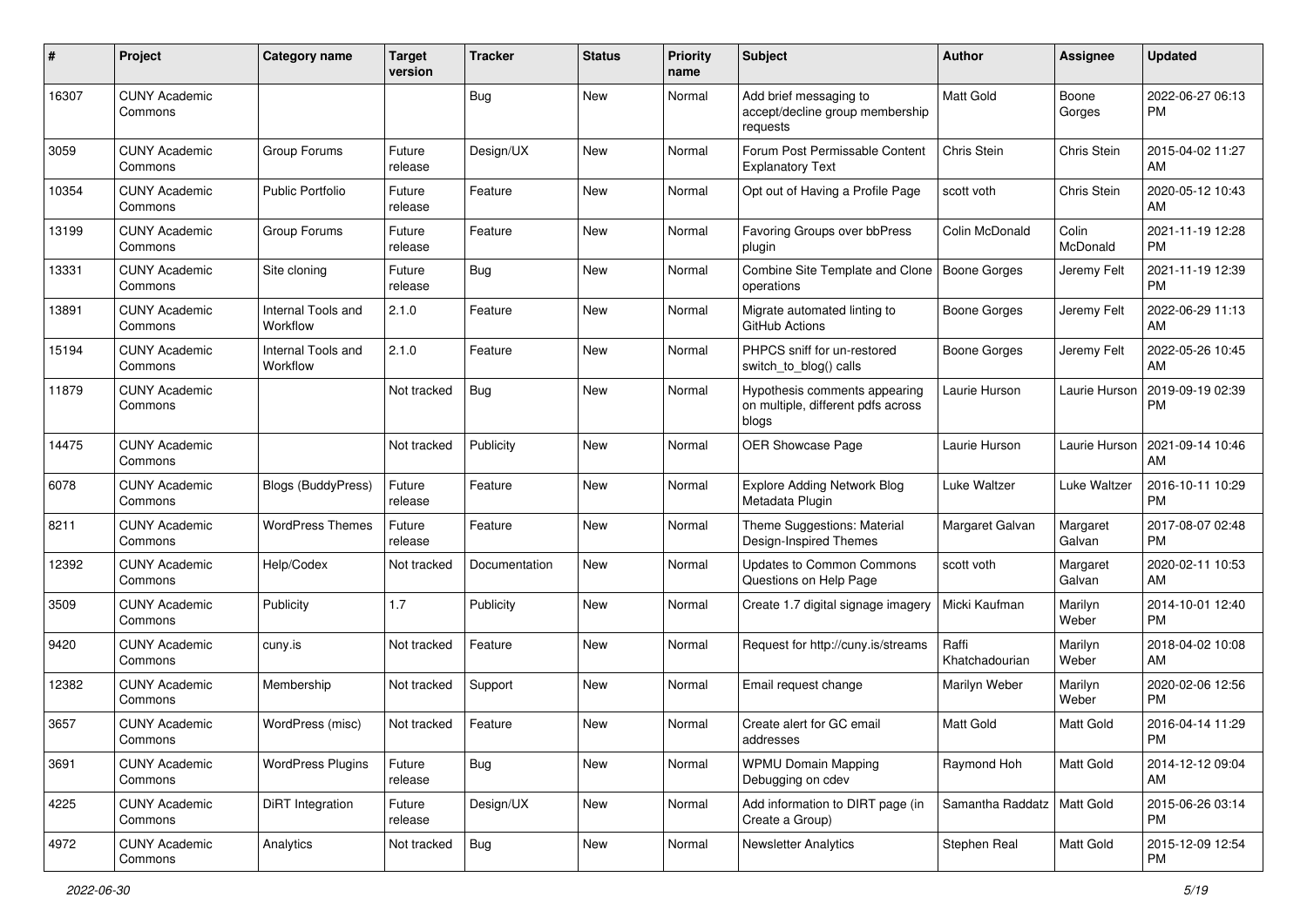| #     | Project                         | <b>Category name</b>     | <b>Target</b><br>version | <b>Tracker</b> | <b>Status</b> | <b>Priority</b><br>name | <b>Subject</b>                                                                       | <b>Author</b>    | Assignee            | <b>Updated</b>                |
|-------|---------------------------------|--------------------------|--------------------------|----------------|---------------|-------------------------|--------------------------------------------------------------------------------------|------------------|---------------------|-------------------------------|
| 8607  | <b>CUNY Academic</b><br>Commons |                          | Not tracked              | Support        | New           | Normal                  | Paypal?                                                                              | Marilyn Weber    | Matt Gold           | 2018-05-15 01:37<br><b>PM</b> |
| 10839 | <b>CUNY Academic</b><br>Commons | About page               | Not tracked              | Support        | New           | Normal                  | <b>Mission Statement Needs</b><br>Revision                                           | scott voth       | Matt Gold           | 2018-12-26 10:58<br>AM        |
| 11545 | <b>CUNY Academic</b><br>Commons | <b>WordPress Plugins</b> | Not tracked              | Support        | <b>New</b>    | Normal                  | Twitter searches in WordPress                                                        | Gina Cherry      | Matt Gold           | 2019-09-23 01:03<br><b>PM</b> |
| 3506  | <b>CUNY Academic</b><br>Commons | Publicity                | 1.7                      | Publicity      | <b>New</b>    | Normal                  | Prepare 1.7 email messaging                                                          | Micki Kaufman    | Micki<br>Kaufman    | 2014-10-01 12:36<br><b>PM</b> |
| 7624  | <b>CUNY Academic</b><br>Commons | BuddyPress (misc)        | Future<br>release        | Design/UX      | New           | Normal                  | <b>BP</b> Notifications                                                              | Luke Waltzer     | Paige Dupont        | 2017-02-08 10:43<br><b>PM</b> |
| 11393 | <b>CUNY Academic</b><br>Commons |                          | Not tracked              | Publicity      | New           | Normal                  | After 1.15 release, ceate a hero<br>slide and post about adding a site<br>to a group | scott voth       | Patrick<br>Sweeney  | 2019-05-14 10:32<br>AM        |
| 5282  | <b>CUNY Academic</b><br>Commons | Social Paper             | Future<br>release        | Bug            | New           | Normal                  | Replying via email directs to paper<br>but not individual comment.                   | Marilyn Weber    | Raymond<br>Hoh      | 2016-03-02 01:48<br><b>PM</b> |
| 7928  | <b>CUNY Academic</b><br>Commons | Group Forums             | Not tracked              | Bug            | <b>New</b>    | Normal                  | Duplicate Forum post                                                                 | Luke Waltzer     | Raymond<br>Hoh      | 2017-04-11 09:27<br><b>PM</b> |
| 9346  | <b>CUNY Academic</b><br>Commons | WordPress (misc)         | Not tracked              | Bug            | <b>New</b>    | Normal                  | Clone cetls.bmcc.cuny.edu for<br>development                                         | Owen Roberts     | Raymond<br>Hoh      | 2018-03-06 05:35<br><b>PM</b> |
| 9729  | <b>CUNY Academic</b><br>Commons | <b>SEO</b>               | Not tracked              | Support        | New           | Normal                  | 503 Errors showing on<br>newlaborforum.cuny.edu                                      | Diane Krauthamer | Raymond<br>Hoh      | 2018-05-22 04:48<br><b>PM</b> |
| 11243 | <b>CUNY Academic</b><br>Commons | BuddyPress (misc)        | Future<br>release        | Bug            | New           | Normal                  | Audit bp-custom.php                                                                  | Raymond Hoh      | Raymond<br>Hoh      | 2022-04-26 11:59<br>AM        |
| 11624 | <b>CUNY Academic</b><br>Commons | WordPress (misc)         | Not tracked              | Support        | <b>New</b>    | Normal                  | Change pages into posts or swap<br>database for a Commons site?                      | Stephen Klein    | Raymond<br>Hoh      | 2019-07-09 11:04<br>AM        |
| 13286 | <b>CUNY Academic</b><br>Commons |                          | Not tracked              | Support        | <b>New</b>    | Normal                  | problem connecting with<br>WordPress app                                             | Marilyn Weber    | Raymond<br>Hoh      | 2020-09-08 11:16<br>AM        |
| 13358 | <b>CUNY Academic</b><br>Commons | Group Forums             | Future<br>release        | Feature        | New           | Normal                  | Improved UI for group forum<br>threading settings                                    | Boone Gorges     | Raymond<br>Hoh      | 2021-11-19 12:27<br><b>PM</b> |
| 13430 | <b>CUNY Academic</b><br>Commons | Reply By Email           | Not tracked              | Bug            | New           | Normal                  | Delay in RBE                                                                         | Luke Waltzer     | Raymond<br>Hoh      | 2020-10-13 11:16<br>AM        |
| 14496 | <b>CUNY Academic</b><br>Commons | Domain Mapping           | Future<br>release        | Bug            | <b>New</b>    | Normal                  | Mapped domain SSO uses<br>third-party cookies                                        | Raymond Hoh      | Raymond<br>Hoh      | 2021-05-24 04:03<br><b>PM</b> |
| 16177 | <b>CUNY Academic</b><br>Commons | Reply By Email           |                          | Bug            | <b>New</b>    | Normal                  | Switch to Inbound mode for RBE                                                       | Raymond Hoh      | Raymond<br>Hoh      | 2022-05-30 04:32<br><b>PM</b> |
| 16319 | <b>CUNY Academic</b><br>Commons | <b>WordPress Plugins</b> | 2.0.3                    | Bug            | New           | Normal                  | Request for Events Calendar Pro<br>5.14.2 update                                     | Raymond Hoh      | Raymond<br>Hoh      | 2022-06-29 03:24<br><b>PM</b> |
| 308   | <b>CUNY Academic</b><br>Commons | Registration             | Future<br>release        | Feature        | <b>New</b>    | Normal                  | Group recommendations for<br>signup process                                          | Boone Gorges     | Samantha<br>Raddatz | 2015-11-09 05:07<br><b>PM</b> |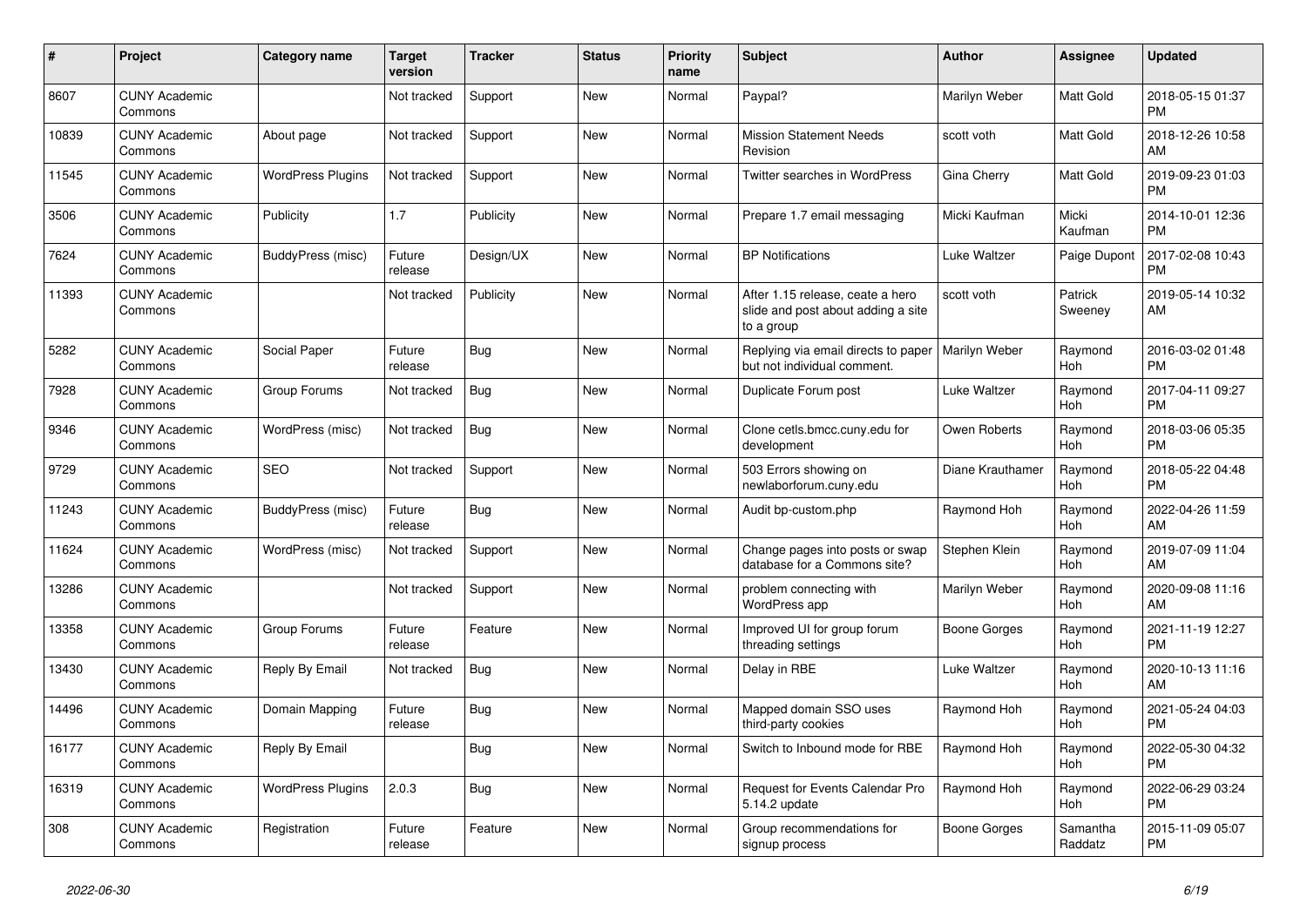| #     | <b>Project</b>                  | Category name               | Target<br>version | <b>Tracker</b> | <b>Status</b> | <b>Priority</b><br>name | <b>Subject</b>                                                                                                                               | <b>Author</b>           | Assignee            | <b>Updated</b>                |
|-------|---------------------------------|-----------------------------|-------------------|----------------|---------------|-------------------------|----------------------------------------------------------------------------------------------------------------------------------------------|-------------------------|---------------------|-------------------------------|
| 4226  | <b>CUNY Academic</b><br>Commons | <b>BuddyPress Docs</b>      | Future<br>release | Design/UX      | <b>New</b>    | Normal                  | Add option to connect a Doc with<br>a Group                                                                                                  | Samantha Raddatz        | Samantha<br>Raddatz | 2015-09-09 04:08<br><b>PM</b> |
| 4253  | <b>CUNY Academic</b><br>Commons | <b>Public Portfolio</b>     | Future<br>release | Design/UX      | <b>New</b>    | Normal                  | Encourage users to add portfolio<br>content                                                                                                  | Samantha Raddatz        | Samantha<br>Raddatz | 2015-07-07 11:32<br>AM        |
| 4622  | <b>CUNY Academic</b><br>Commons | <b>Public Portfolio</b>     | Future<br>release | Design/UX      | <b>New</b>    | Normal                  | <b>Profile Visibility Settings</b>                                                                                                           | Samantha Raddatz        | Samantha<br>Raddatz | 2015-09-21 12:18<br><b>PM</b> |
| 5183  | <b>CUNY Academic</b><br>Commons | Social Paper                | Future<br>release | Design/UX      | <b>New</b>    | Normal                  | Creating a new paper when<br>viewing an existing paper                                                                                       | Raffi<br>Khatchadourian | Samantha<br>Raddatz | 2016-02-02 12:09<br><b>PM</b> |
| 5298  | <b>CUNY Academic</b><br>Commons |                             | Not tracked       | Publicity      | <b>New</b>    | Normal                  | Survey Pop-Up Text                                                                                                                           | Samantha Raddatz        | Samantha<br>Raddatz | 2016-03-22 12:27<br>PM.       |
| 5397  | <b>CUNY Academic</b><br>Commons | Social Paper                | Future<br>release | Feature        | New           | Normal                  | frustrating to have to<br>enable/disable in SP                                                                                               | Marilyn Weber           | Samantha<br>Raddatz | 2016-04-20 03:39<br><b>PM</b> |
| 10439 | <b>CUNY Academic</b><br>Commons | Design                      | 2.1.0             | Design/UX      | New           | Normal                  | Create Style Guide for Commons                                                                                                               | Sonja Leix              | Sara Cannon         | 2022-06-28 01:43<br><b>PM</b> |
| 10580 | <b>CUNY Academic</b><br>Commons | Information<br>Architecture | Future<br>release | Design/UX      | <b>New</b>    | Normal                  | Primary nav item review                                                                                                                      | Boone Gorges            | Sara Cannon         | 2022-06-28 01:29<br><b>PM</b> |
| 3565  | <b>CUNY Academic</b><br>Commons | My Commons                  | Not tracked       | Documentation  | <b>New</b>    | Normal                  | Load Newest inconsistencies                                                                                                                  | Chris Stein             | scott voth          | 2015-11-09 01:16<br><b>PM</b> |
| 4222  | <b>CUNY Academic</b><br>Commons | User Experience             | Future<br>release | Design/UX      | <b>New</b>    | Normal                  | Add information to 'Delete<br>Account' page                                                                                                  | Samantha Raddatz        | scott voth          | 2015-06-26 11:35<br>AM        |
| 9908  | <b>CUNY Academic</b><br>Commons |                             | Not tracked       | Feature        | New           | Normal                  | Is it possible to send email<br>updates to users (or an email<br>address not on the list) for only a<br>single page AFTER being<br>prompted? | <b>Michael Shields</b>  | scott voth          | 2018-06-11 01:34<br>PM        |
| 11883 | <b>CUNY Academic</b><br>Commons | Help/Codex                  | Not tracked       | Support        | <b>New</b>    | Normal                  | Need Embedding Help Page<br>Update (Tableau)                                                                                                 | Anthony Wheeler         | scott voth          | 2019-09-24 08:49<br>AM        |
| 12247 | <b>CUNY Academic</b><br>Commons | Publicity                   | Not tracked       | Support        | New           | Normal                  | Screenshot of First Commons<br>Homepage                                                                                                      | scott voth              | scott voth          | 2020-01-14 12:08<br><b>PM</b> |
| 14394 | <b>CUNY Academic</b><br>Commons |                             | Not tracked       | Feature        | New           | Normal                  | Commons News Site - redesign                                                                                                                 | scott voth              | scott voth          | 2021-09-14 10:46<br>AM        |
| 14787 | <b>CUNY Academic</b><br>Commons | <b>Plugin Packages</b>      | Future<br>release | Feature        | New           | Normal                  | Creating a "Design" plugin<br>package                                                                                                        | Laurie Hurson           | scott voth          | 2022-04-27 04:56<br><b>PM</b> |
| 4635  | <b>CUNY Academic</b><br>Commons | Authentication              | Future<br>release | Feature        | New           | Normal                  | Allow non-WP authentication                                                                                                                  | Boone Gorges            | Sonja Leix          | 2019-03-01 02:05<br><b>PM</b> |
| 11789 | <b>CUNY Academic</b><br>Commons | Courses                     | Future<br>release | Feature        | <b>New</b>    | Normal                  | Ability to remove item from<br>Courses list                                                                                                  | Laurie Hurson           | Sonja Leix          | 2019-09-24 12:28<br><b>PM</b> |
| 11834 | <b>CUNY Academic</b><br>Commons | Group Files                 | Future<br>release | Feature        | <b>New</b>    | Normal                  | Improved tools for managing<br>group file folders                                                                                            | Boone Gorges            | Sonja Leix          | 2019-09-06 03:55<br><b>PM</b> |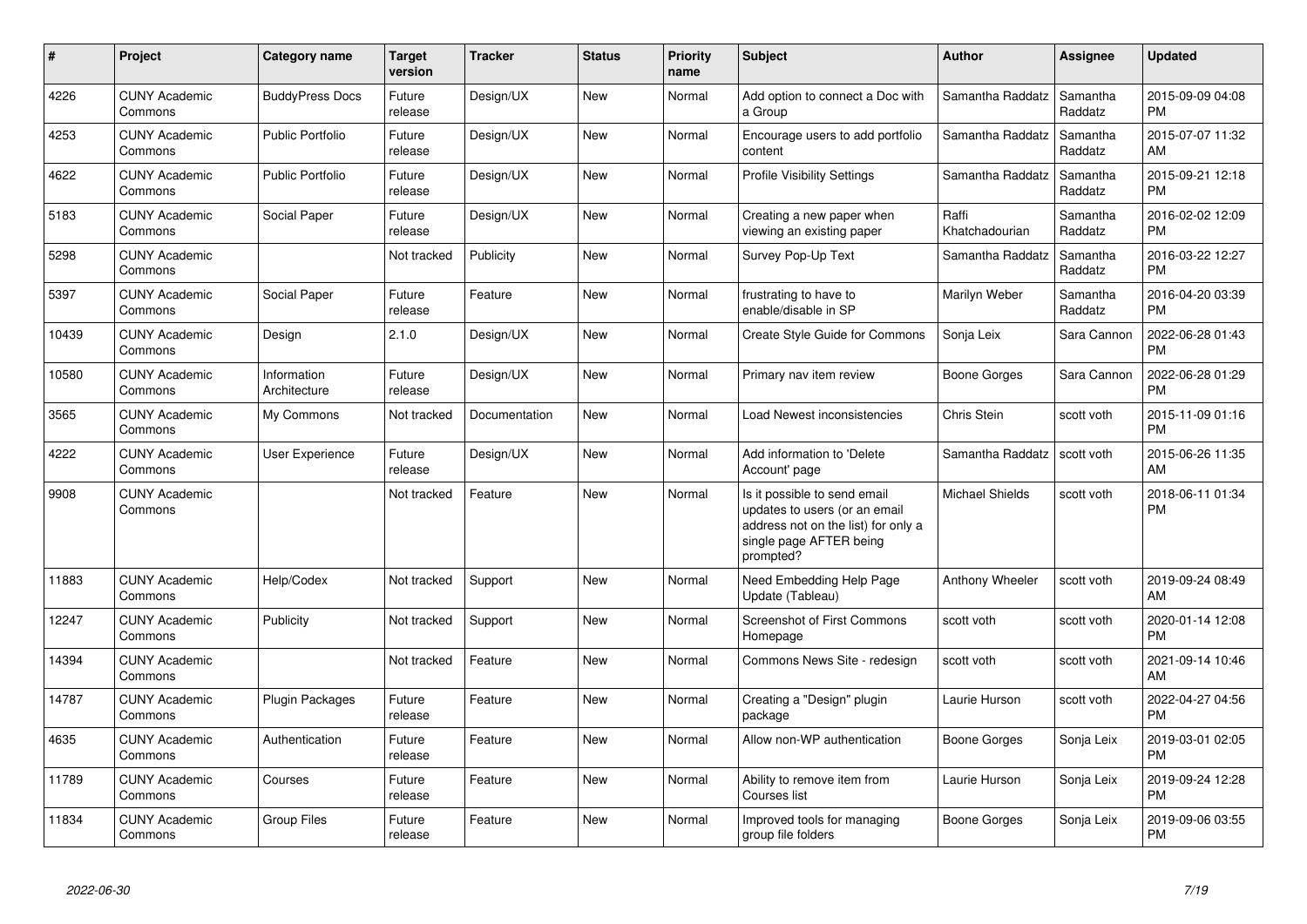| #     | Project                         | <b>Category name</b>     | Target<br>version | <b>Tracker</b> | <b>Status</b> | Priority<br>name | <b>Subject</b>                                                                | <b>Author</b>           | Assignee            | <b>Updated</b>                |
|-------|---------------------------------|--------------------------|-------------------|----------------|---------------|------------------|-------------------------------------------------------------------------------|-------------------------|---------------------|-------------------------------|
| 6665  | <b>CUNY Academic</b><br>Commons |                          | Not tracked       | Publicity      | <b>New</b>    | Normal           | Dead Link in 1.10 announcement<br>post                                        | Paige Dupont            | Stephen Real        | 2016-12-01 03:11<br><b>PM</b> |
| 8440  | <b>CUNY Academic</b><br>Commons | Onboarding               | Not tracked       | Bug            | <b>New</b>    | Normal           | Create Test Email Accounts for<br><b>Onboarding Project</b>                   | Stephen Real            | Stephen Real        | 2017-08-01 09:49<br><b>PM</b> |
| 9643  | <b>CUNY Academic</b><br>Commons | Publicity                | Not tracked       | Feature        | <b>New</b>    | Normal           | Create a page on the Commons<br>for logos etc.                                | Stephen Real            | Stephen Real        | 2018-04-24 10:53<br><b>AM</b> |
| 5679  | <b>CUNY Academic</b><br>Commons | Analytics                | Not tracked       | Feature        | <b>New</b>    | Normal           | Logged In Users for GA                                                        | <b>Valerie Townsend</b> | Valerie<br>Townsend | 2016-06-11 09:49<br>AM        |
| 15685 | <b>CUNY Academic</b><br>Commons |                          |                   | Support        | <b>New</b>    | High             | problem with chrome?                                                          | Marilyn Weber           |                     | 2022-04-25 03:40<br><b>PM</b> |
| 13457 | <b>CUNY Academic</b><br>Commons | Group Forums             | 2.0.3             | Bug            | <b>New</b>    | High             | Forum post not sending<br>notifications                                       | Filipa Calado           | Raymond<br>Hoh      | 2022-06-29 11:32<br><b>AM</b> |
| 16294 | <b>CUNY Academic</b><br>Commons |                          |                   | <b>Bug</b>     | <b>New</b>    | Urgent           | CAC is down                                                                   | Raffi<br>Khatchadourian |                     | 2022-06-27 02:00<br><b>PM</b> |
| 2577  | NYCDH Community<br>Site         |                          |                   | Feature        | Assigned      | Low              | <b>Investigate Potential to Add Links</b><br>to the Forum                     | <b>Mark Newton</b>      | Alex Gil            | 2013-05-16 09:40<br><b>PM</b> |
| 58    | <b>CUNY Academic</b><br>Commons | BuddyPress (misc)        | Future<br>release | Feature        | Assigned      | Low              | Make member search sortable by<br>last name                                   | Roberta Brody           | Boone<br>Gorges     | 2010-08-26 02:38<br><b>PM</b> |
| 519   | <b>CUNY Academic</b><br>Commons | <b>BuddyPress Docs</b>   | Future<br>release | Feature        | Assigned      | Low              | TOC for individual docs - for new<br>BP "wiki-like" plugin                    | scott voth              | Boone<br>Gorges     | 2015-11-09 05:54<br>PM        |
| 1165  | <b>CUNY Academic</b><br>Commons | <b>Email Invitations</b> | Future<br>release | Feature        | Assigned      | Low              | Allow saved lists of invitees under<br>Send Invites                           | Boone Gorges            | Boone<br>Gorges     | 2015-11-09 06:03<br><b>PM</b> |
| 1417  | <b>CUNY Academic</b><br>Commons | <b>BuddyPress Docs</b>   | Future<br>release | Feature        | Assigned      | Low              | <b>Bulk actions for BuddyPress Docs</b>                                       | Boone Gorges            | Boone<br>Gorges     | 2016-10-17 10:41<br><b>PM</b> |
| 1562  | <b>CUNY Academic</b><br>Commons | <b>WordPress Plugins</b> | Future<br>release | Feature        | Assigned      | Low              | Play with NYT Collaborative<br>Authoring Tool                                 | Matt Gold               | Boone<br>Gorges     | 2015-01-05 08:47<br><b>PM</b> |
| 2013  | <b>CUNY Academic</b><br>Commons | <b>Public Portfolio</b>  | Future<br>release | Feature        | Assigned      | Low              | Have Profile Privacy Options show   Matt Gold<br>up only for filled-in fields |                         | Boone<br>Gorges     | 2015-11-09 06:09<br><b>PM</b> |
| 2223  | <b>CUNY Academic</b><br>Commons | <b>WordPress Plugins</b> | Future<br>release | Feature        | Assigned      | Low              | Add Participad to the CUNY<br><b>Academic Commons</b>                         | Matt Gold               | Boone<br>Gorges     | 2014-09-17 10:03<br><b>PM</b> |
| 2325  | <b>CUNY Academic</b><br>Commons | BuddyPress (misc)        | Future<br>release | Feature        | Assigned      | Low              | Profile should have separate fields<br>for first/last names                   | local admin             | Boone<br>Gorges     | 2015-11-09 06:09<br><b>PM</b> |
| 2610  | <b>CUNY Academic</b><br>Commons | Group Invitations        | Future<br>release | Feature        | Assigned      | Low              | Request: Custom invitation<br>message to group invites                        | local admin             | Boone<br>Gorges     | 2015-11-09 06:13<br><b>PM</b> |
| 3080  | <b>CUNY Academic</b><br>Commons | <b>Group Files</b>       | Future<br>release | Feature        | Assigned      | Low              | Create a system to keep track of<br>file changes                              | Matt Gold               | Boone<br>Gorges     | 2014-02-26 10:04<br><b>PM</b> |
| 2618  | <b>NYCDH Community</b><br>Site  |                          |                   | <b>Bug</b>     | Assigned      | Low              | Mark blogs as spam when created<br>by users marked as spam                    | Matt Gold               | Boone<br>Gorges     | 2013-06-09 11:38<br>PM        |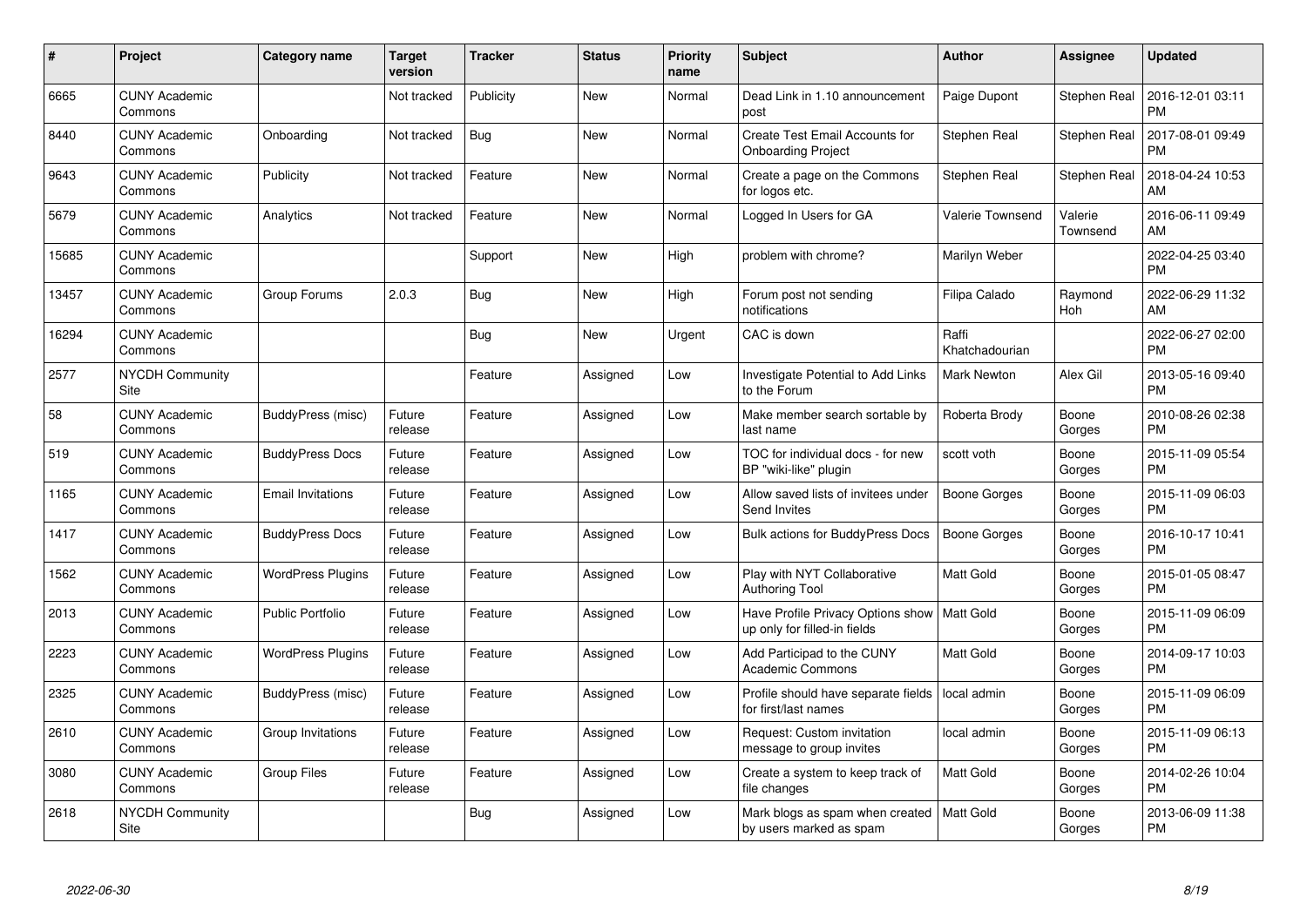| #     | Project                         | Category name              | <b>Target</b><br>version | <b>Tracker</b> | <b>Status</b> | <b>Priority</b><br>name | <b>Subject</b>                                                                | Author              | <b>Assignee</b>     | <b>Updated</b>                |
|-------|---------------------------------|----------------------------|--------------------------|----------------|---------------|-------------------------|-------------------------------------------------------------------------------|---------------------|---------------------|-------------------------------|
| 3354  | <b>CUNY Academic</b><br>Commons | <b>Group Files</b>         | Future<br>release        | Feature        | Assigned      | Low                     | Allow Group Download of Multiple<br><b>Selected Files</b>                     | <b>Matt Gold</b>    | Chris Stein         | 2014-08-01 08:50<br>AM        |
| 940   | <b>CUNY Academic</b><br>Commons | Redmine                    | Future<br>release        | Feature        | Assigned      | Low                     | Communication with users after<br>releases                                    | Matt Gold           | Dominic<br>Giglio   | 2012-09-09 04:36<br><b>PM</b> |
| 1983  | <b>CUNY Academic</b><br>Commons | Home Page                  | Future<br>release        | Feature        | Assigned      | Low                     | Media Library integration with<br>Featured Content plugin                     | <b>Boone Gorges</b> | Dominic<br>Giglio   | 2014-03-17 10:34<br>AM        |
| 6392  | <b>CUNY Academic</b><br>Commons | Group Forums               | Future<br>release        | Design/UX      | Assigned      | Low                     | Composition/Preview Panes in<br>Forum Posts                                   | Luke Waltzer        | Paige Dupont        | 2016-10-21 04:26<br><b>PM</b> |
| 333   | <b>CUNY Academic</b><br>Commons | <b>Email Notifications</b> | Future<br>release        | Feature        | Assigned      | Low                     | Delay Forum Notification Email<br>Delivery Until After Editing Period<br>Ends | <b>Matt Gold</b>    | Raymond<br>Hoh      | 2015-11-09 06:01<br><b>PM</b> |
| 1192  | <b>CUNY Academic</b><br>Commons | <b>Group Files</b>         | Future<br>release        | Feature        | Assigned      | Low                     | When posting group files, allow<br>users to add a category without<br>saving  | <b>Matt Gold</b>    | Raymond<br>Hoh      | 2015-11-09 05:53<br><b>PM</b> |
| 5016  | <b>CUNY Academic</b><br>Commons | Events                     | Future<br>release        | Feature        | Assigned      | Low                     | Allow comments to be posted on<br>events                                      | <b>Matt Gold</b>    | Raymond<br>Hoh      | 2019-03-01 02:23<br><b>PM</b> |
| 310   | <b>CUNY Academic</b><br>Commons | BuddyPress (misc)          | Future<br>release        | Feature        | Assigned      | Low                     | <b>Friend Request Email</b>                                                   | Matt Gold           | Samantha<br>Raddatz | 2015-11-09 05:08<br><b>PM</b> |
| 1423  | <b>CUNY Academic</b><br>Commons | BuddyPress (misc)          | Future<br>release        | Feature        | Assigned      | Low                     | Show an avatar for pingback<br>comment activity items                         | Boone Gorges        | <b>Tahir Butt</b>   | 2016-10-24 12:03<br><b>PM</b> |
| 11519 | <b>CUNY Academic</b><br>Commons |                            | Not tracked              | Support        | Assigned      | Normal                  | comment option not appearing                                                  | Marilyn Weber       |                     | 2019-09-24 10:28<br>AM        |
| 12436 | <b>CUNY Academic</b><br>Commons |                            | Not tracked              | <b>Bug</b>     | Assigned      | Normal                  | Nightly system downtime                                                       | Boone Gorges        |                     | 2020-08-01 09:30<br>AM        |
| 287   | <b>CUNY Academic</b><br>Commons | WordPress (misc)           | Future<br>release        | Feature        | Assigned      | Normal                  | Create troubleshooting tool for<br>account sign-up                            | <b>Matt Gold</b>    | Boone<br>Gorges     | 2015-11-09 06:17<br><b>PM</b> |
| 377   | <b>CUNY Academic</b><br>Commons | <b>BuddyPress</b> (misc)   | Future<br>release        | Feature        | Assigned      | Normal                  | Like buttons                                                                  | <b>Matt Gold</b>    | Boone<br>Gorges     | 2010-11-16 05:13<br><b>PM</b> |
| 435   | <b>CUNY Academic</b><br>Commons | BuddyPress (misc)          | Future<br>release        | Feature        | Assigned      | Normal                  | Include Avatar Images in Forum<br><b>Post Notification Emails</b>             | <b>Matt Gold</b>    | Boone<br>Gorges     | 2010-12-08 12:40<br><b>PM</b> |
| 500   | <b>CUNY Academic</b><br>Commons | BuddyPress (misc)          | Future<br>release        | Feature        | Assigned      | Normal                  | <b>Export Group Data</b>                                                      | <b>Matt Gold</b>    | Boone<br>Gorges     | 2010-12-19 12:09<br><b>PM</b> |
| 554   | <b>CUNY Academic</b><br>Commons | BuddyPress (misc)          | Future<br>release        | Feature        | Assigned      | Normal                  | Add Trackback notifications to<br>site-wide activity feed                     | <b>Matt Gold</b>    | Boone<br>Gorges     | 2015-11-09 06:19<br><b>PM</b> |
| 585   | <b>CUNY Academic</b><br>Commons | Group Forums               | Future<br>release        | Feature        | Assigned      | Normal                  | Merge Forum Topics                                                            | Sarah Morgano       | Boone<br>Gorges     | 2011-07-06 04:11<br><b>PM</b> |
| 599   | <b>CUNY Academic</b><br>Commons | BuddyPress (misc)          | Future<br>release        | Feature        | Assigned      | Normal                  | Consider adding rating plugins for<br><b>BuddyPress/BBPress</b>               | Matt Gold           | Boone<br>Gorges     | 2011-08-22 06:50<br><b>PM</b> |
| 618   | <b>CUNY Academic</b><br>Commons | <b>BuddyPress Docs</b>     | Future<br>release        | Feature        | Assigned      | Normal                  | BuddyPress Docs: export formats                                               | <b>Boone Gorges</b> | Boone<br>Gorges     | 2015-11-09 05:38<br><b>PM</b> |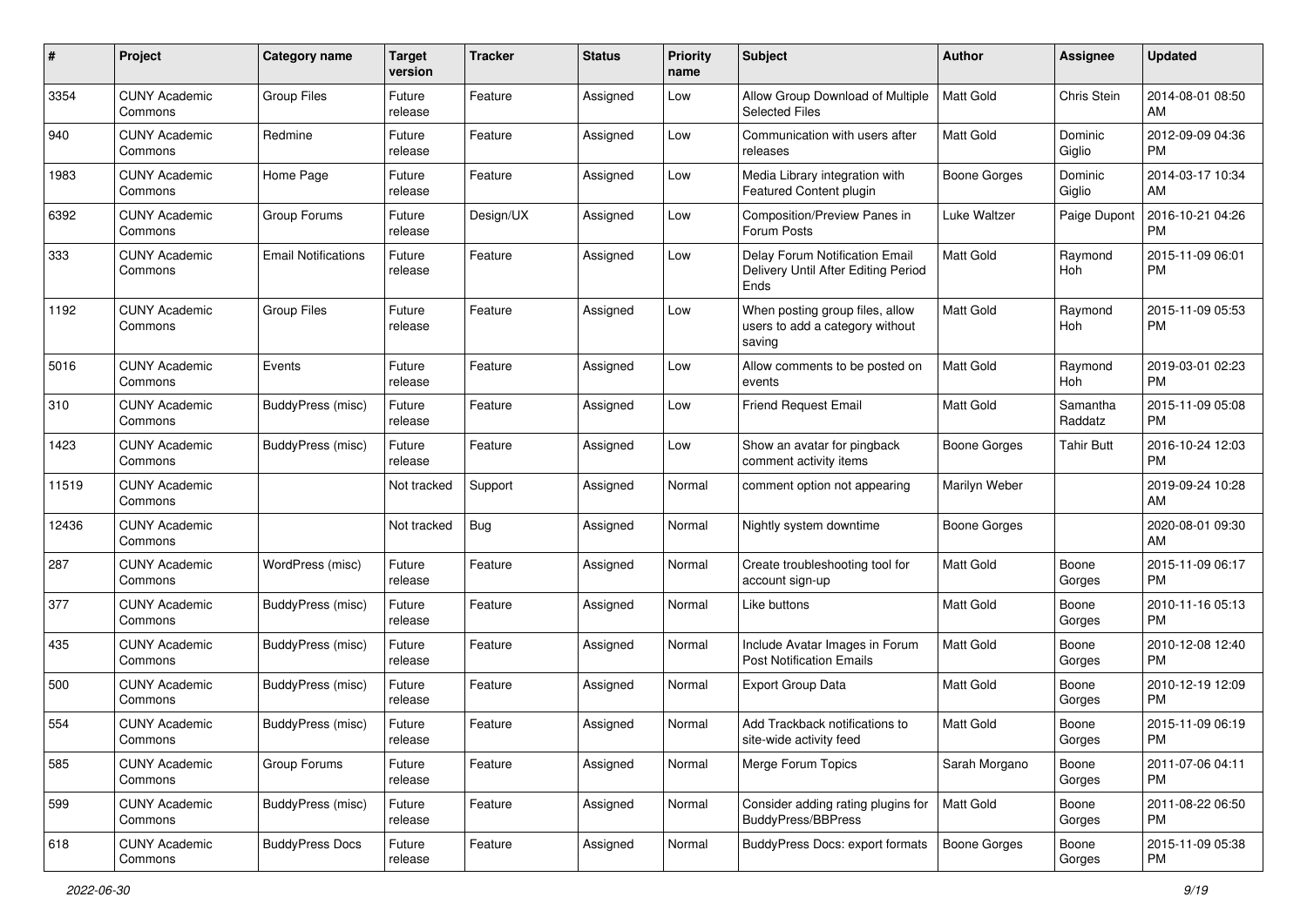| #    | Project                         | <b>Category name</b>     | <b>Target</b><br>version | <b>Tracker</b> | <b>Status</b> | <b>Priority</b><br>name | <b>Subject</b>                                                             | <b>Author</b>      | <b>Assignee</b> | <b>Updated</b>                |
|------|---------------------------------|--------------------------|--------------------------|----------------|---------------|-------------------------|----------------------------------------------------------------------------|--------------------|-----------------|-------------------------------|
| 635  | <b>CUNY Academic</b><br>Commons | BuddyPress (misc)        | Future<br>release        | Feature        | Assigned      | Normal                  | Big Blue Button -<br>Videoconferencing in Groups and<br><b>Blogs</b>       | <b>Matt Gold</b>   | Boone<br>Gorges | 2011-03-14 03:24<br><b>PM</b> |
| 658  | <b>CUNY Academic</b><br>Commons | <b>WordPress Plugins</b> | Future<br>release        | Feature        | Assigned      | Normal                  | Rebulid Sitewide Tag Suggestion                                            | <b>Matt Gold</b>   | Boone<br>Gorges | 2015-01-05 08:47<br><b>PM</b> |
| 1422 | <b>CUNY Academic</b><br>Commons | <b>BuddyPress Docs</b>   | Future<br>release        | Feature        | Assigned      | Normal                  | Make "created Doc" activity icons<br>non-mini                              | Boone Gorges       | Boone<br>Gorges | 2015-11-09 05:48<br><b>PM</b> |
| 1460 | <b>CUNY Academic</b><br>Commons | Analytics                | Future<br>release        | Feature        | Assigned      | Normal                  | Update System Report                                                       | <b>Brian Foote</b> | Boone<br>Gorges | 2015-11-09 06:13<br><b>PM</b> |
| 1508 | <b>CUNY Academic</b><br>Commons | WordPress (misc)         | Future<br>release        | Feature        | Assigned      | Normal                  | Share login cookies across<br>mapped domains                               | Boone Gorges       | Boone<br>Gorges | 2012-07-02 12:12<br><b>PM</b> |
| 1744 | <b>CUNY Academic</b><br>Commons | <b>BuddyPress Docs</b>   | Future<br>release        | Feature        | Assigned      | Normal                  | Spreadsheet-style Docs                                                     | Boone Gorges       | Boone<br>Gorges | 2015-11-09 06:13<br><b>PM</b> |
| 1888 | <b>CUNY Academic</b><br>Commons | Home Page                | Future<br>release        | Feature        | Assigned      | Normal                  | Refactor BP MPO Activity Filter to<br>support proper pagination            | Sarah Morgano      | Boone<br>Gorges | 2014-05-01 07:11<br><b>PM</b> |
| 2523 | <b>CUNY Academic</b><br>Commons | <b>BuddyPress Docs</b>   | Future<br>release        | Feature        | Assigned      | Normal                  | Allow Users to Upload Images to<br><b>BP</b> Docs                          | <b>Matt Gold</b>   | Boone<br>Gorges | 2015-11-09 06:14<br><b>PM</b> |
| 3002 | <b>CUNY Academic</b><br>Commons | Search                   | Future<br>release        | Feature        | Assigned      | Normal                  | Overhaul CAC search by using<br>external search appliance                  | Boone Gorges       | Boone<br>Gorges | 2020-07-15 03:05<br><b>PM</b> |
| 3042 | <b>CUNY Academic</b><br>Commons | <b>Public Portfolio</b>  | Future<br>release        | Feature        | Assigned      | Normal                  | Browsing member interests                                                  | Matt Gold          | Boone<br>Gorges | 2015-03-21 09:04<br><b>PM</b> |
| 3193 | <b>CUNY Academic</b><br>Commons | Group Forums             | Future<br>release        | Feature        | Assigned      | Normal                  | bbPress 2.x dynamic roles and<br><b>RBE</b>                                | Boone Gorges       | Boone<br>Gorges | 2014-09-30 01:30<br><b>PM</b> |
| 3220 | <b>CUNY Academic</b><br>Commons | <b>Public Portfolio</b>  | Future<br>release        | Feature        | Assigned      | Normal                  | Add indent/outdent option to<br>Formatting Buttons on Profile<br>Page      | <b>Matt Gold</b>   | Boone<br>Gorges | 2014-05-21 10:39<br><b>PM</b> |
| 3308 | <b>CUNY Academic</b><br>Commons | Group Invitations        | Future<br>release        | Feature        | Assigned      | Normal                  | Allow members to rescind group<br>invitations                              | <b>Matt Gold</b>   | Boone<br>Gorges | 2015-04-01 08:53<br><b>PM</b> |
| 3475 | <b>CUNY Academic</b><br>Commons | Events                   | Future<br>release        | Feature        | Assigned      | Normal                  | Request to add plugin to<br>streamline room<br>booking/appointment booking | Naomi Barrettara   | Boone<br>Gorges | 2014-12-01 05:14<br><b>PM</b> |
| 3759 | <b>CUNY Academic</b><br>Commons | WordPress (misc)         | Future<br>release        | Feature        | Assigned      | Normal                  | Review Interface for Adding Users<br>to Blogs                              | <b>Matt Gold</b>   | Boone<br>Gorges | 2015-03-24 05:52<br><b>PM</b> |
| 3768 | <b>CUNY Academic</b><br>Commons | <b>Public Portfolio</b>  | Future<br>release        | Feature        | Assigned      | Normal                  | Institutions/Past positions on<br>public portfolios                        | <b>Matt Gold</b>   | Boone<br>Gorges | 2018-04-23 10:44<br>AM        |
| 4053 | <b>CUNY Academic</b><br>Commons | Events                   | Future<br>release        | Feature        | Assigned      | Normal                  | Create new tab for past events                                             | <b>Matt Gold</b>   | Boone<br>Gorges | 2015-05-12 02:10<br><b>PM</b> |
| 4238 | <b>CUNY Academic</b><br>Commons | Events                   | Future<br>release        | Feature        | Assigned      | Normal                  | Copy Events to Other Groups?                                               | <b>Matt Gold</b>   | Boone<br>Gorges | 2015-07-02 10:08<br>AM        |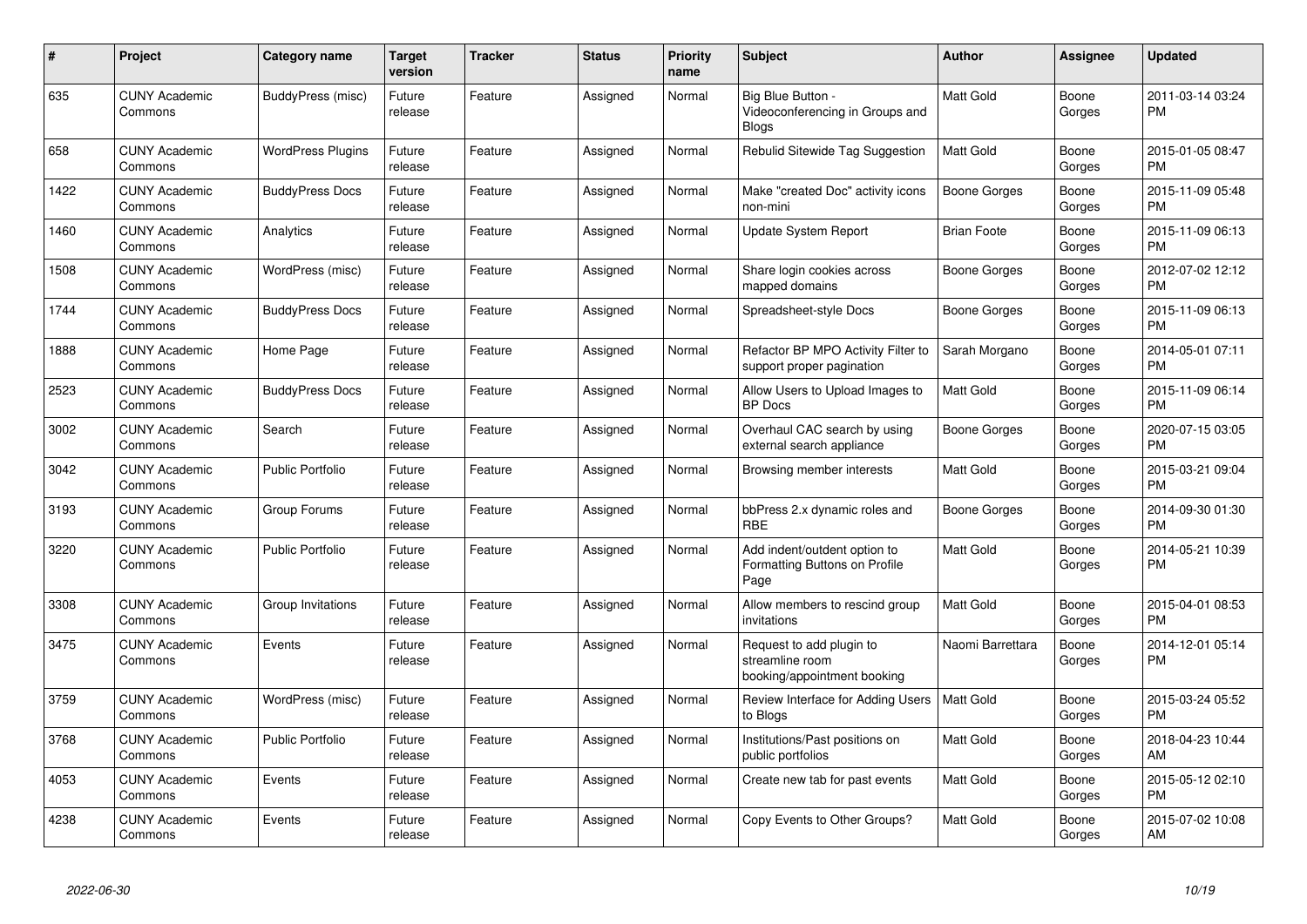| #     | Project                         | <b>Category name</b>       | <b>Target</b><br>version | <b>Tracker</b> | <b>Status</b> | <b>Priority</b><br>name | <b>Subject</b>                                                                             | <b>Author</b>    | <b>Assignee</b>    | <b>Updated</b>                |
|-------|---------------------------------|----------------------------|--------------------------|----------------|---------------|-------------------------|--------------------------------------------------------------------------------------------|------------------|--------------------|-------------------------------|
| 4903  | <b>CUNY Academic</b><br>Commons | Events                     | Future<br>release        | Design/UX      | Assigned      | Normal                  | Improving visual appearance of<br>event calendars                                          | <b>Matt Gold</b> | Boone<br>Gorges    | 2016-10-13 11:51<br>AM        |
| 4980  | <b>CUNY Academic</b><br>Commons | Home Page                  | Future<br>release        | Feature        | Assigned      | Normal                  | CAC Featured Content -- Adding<br>Randomization                                            | <b>Matt Gold</b> | Boone<br>Gorges    | 2016-12-12 03:01<br><b>PM</b> |
| 5234  | <b>CUNY Academic</b><br>Commons | Membership                 | Future<br>release        | Feature        | Assigned      | Normal                  | Write Unconfirmed patch for WP                                                             | Boone Gorges     | Boone<br>Gorges    | 2016-10-24 11:18<br>AM        |
| 5696  | <b>CUNY Academic</b><br>Commons | Events                     | Future<br>release        | Feature        | Assigned      | Normal                  | Events Calendar - display options<br>/ calendar aggregation                                | <b>Matt Gold</b> | Boone<br>Gorges    | 2016-10-13 11:44<br>AM        |
| 8836  | <b>CUNY Academic</b><br>Commons | <b>Blogs (BuddyPress)</b>  | Future<br>release        | Feature        | Assigned      | Normal                  | Redesign site launch process                                                               | Matt Gold        | Boone<br>Gorges    | 2019-10-03 02:49<br><b>PM</b> |
| 8900  | <b>CUNY Academic</b><br>Commons | Accessibility              | Future<br>release        | Feature        | Assigned      | Normal                  | Look into tools to enforce<br>accessibility in WP environment                              | Matt Gold        | Boone<br>Gorges    | 2022-04-26 11:59<br>AM        |
| 8901  | <b>CUNY Academic</b><br>Commons | Accessibility              | Future<br>release        | Feature        | Assigned      | Normal                  | Theme analysis for accessibility                                                           | <b>Matt Gold</b> | Boone<br>Gorges    | 2022-04-26 11:59<br>AM        |
| 9895  | <b>CUNY Academic</b><br>Commons | Onboarding                 | Future<br>release        | Feature        | Assigned      | Normal                  | Add "Accept Invitation"<br>link/button/function to Group<br>and/or Site invitation emails? | Luke Waltzer     | Boone<br>Gorges    | 2018-06-07 12:42<br><b>PM</b> |
| 9941  | <b>CUNY Academic</b><br>Commons | Wiki                       | Not tracked              | Support        | Assigned      | Normal                  | Wiki functionality                                                                         | Matt Gold        | Boone<br>Gorges    | 2018-06-26 10:57<br>AM        |
| 10368 | <b>CUNY Academic</b><br>Commons |                            | Future<br>release        | Feature        | Assigned      | Normal                  | Use ORCID data to populate<br>academic profile page                                        | Stephen Francoeu | Boone<br>Gorges    | 2018-09-25 01:53<br><b>PM</b> |
| 15604 | <b>CUNY Academic</b><br>Commons | <b>Email Notifications</b> | Future<br>release        | Feature        | Assigned      | Normal                  | Restructure Commons Group<br>Digest Email Messages                                         | Matt Gold        | Boone<br>Gorges    | 2022-05-26 10:45<br>AM        |
| 365   | <b>CUNY Academic</b><br>Commons | WordPress (misc)           | Future<br>release        | Feature        | Assigned      | Normal                  | <b>Create Mouseover Tooltips</b><br>throughout Site                                        | Matt Gold        | Chris Stein        | 2015-11-09 06:18<br><b>PM</b> |
| 860   | <b>CUNY Academic</b><br>Commons | Design                     | Future<br>release        | Design/UX      | Assigned      | Normal                  | <b>Standardize Button Treatment</b><br>Across the Commons                                  | Chris Stein      | <b>Chris Stein</b> | 2014-05-01 09:45<br>AM        |
| 2754  | <b>CUNY Academic</b><br>Commons | Design                     | Future<br>release        | Feature        | Assigned      | Normal                  | Determine strategy for CAC logo<br>handling in top header                                  | Micki Kaufman    | Chris Stein        | 2015-01-05 08:53<br><b>PM</b> |
| 2832  | <b>CUNY Academic</b><br>Commons | <b>Public Portfolio</b>    | Future<br>release        | Feature        | Assigned      | Normal                  | Improve interface for (not)<br>auto-linking profile fields                                 | Boone Gorges     | <b>Chris Stein</b> | 2015-01-05 08:52<br><b>PM</b> |
| 2881  | <b>CUNY Academic</b><br>Commons | Public Portfolio           | Future<br>release        | Feature        | Assigned      | Normal                  | Redesign the UX for Profiles                                                               | Chris Stein      | Chris Stein        | 2016-10-13 12:45<br><b>PM</b> |
| 3330  | <b>CUNY Academic</b><br>Commons | My Commons                 | Future<br>release        | Feature        | Assigned      | Normal                  | "Commons Information" tool                                                                 | Boone Gorges     | Chris Stein        | 2014-09-22 08:46<br><b>PM</b> |
| 3770  | <b>CUNY Academic</b><br>Commons | <b>Public Portfolio</b>    | Future<br>release        | Feature        | Assigned      | Normal                  | Improve Layout/Formatting of<br>Positions Area on Public Portfolios                        | <b>Matt Gold</b> | Chris Stein        | 2015-04-01 09:17<br><b>PM</b> |
| 5827  | <b>CUNY Academic</b><br>Commons | Public Portfolio           | Future<br>release        | Bug            | Assigned      | Normal                  | Academic Interests square bracket<br>links not working                                     | scott voth       | Chris Stein        | 2016-08-11 11:59<br><b>PM</b> |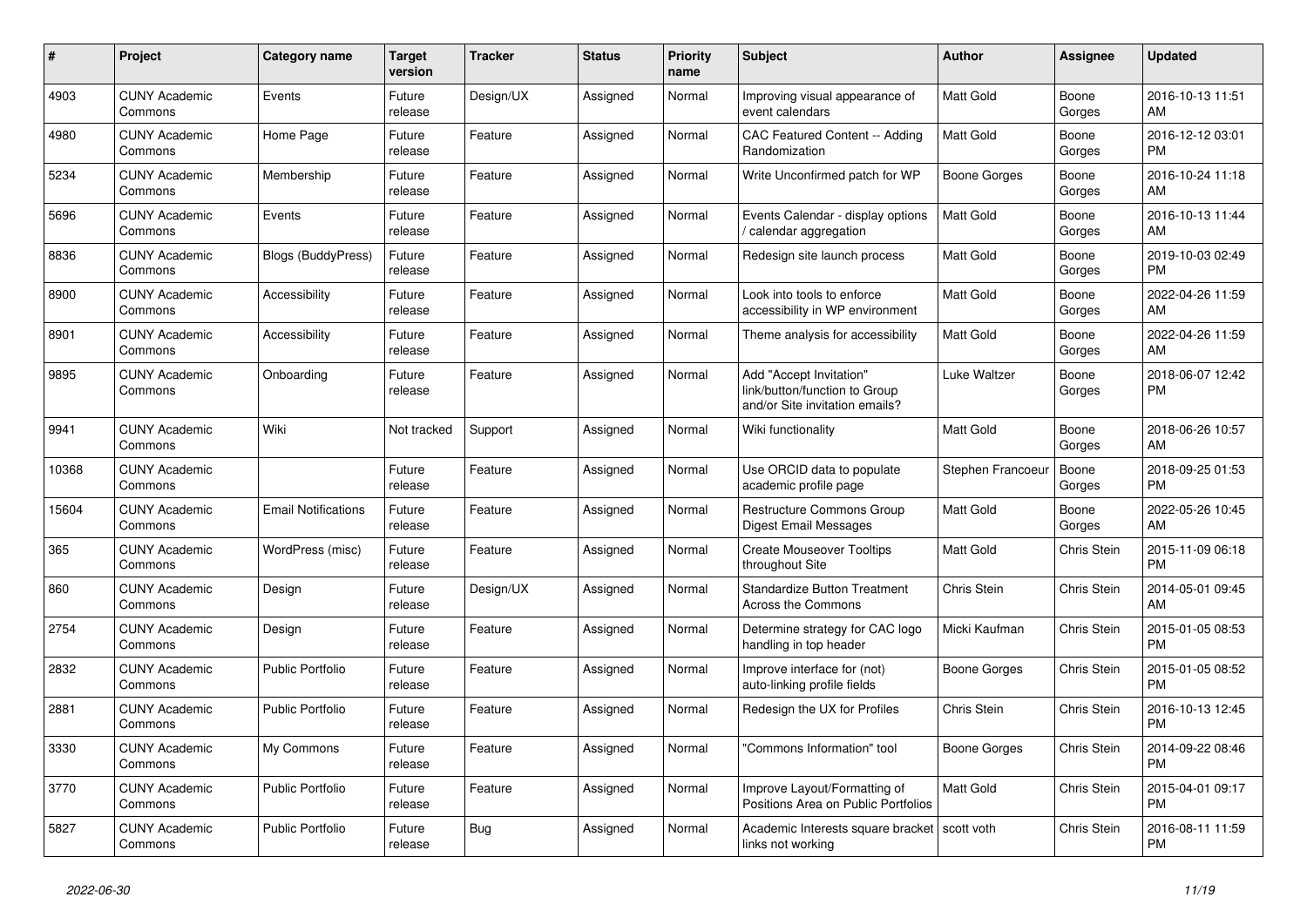| #     | <b>Project</b>                  | Category name            | <b>Target</b><br>version | <b>Tracker</b> | <b>Status</b> | <b>Priority</b><br>name | <b>Subject</b>                                                                        | <b>Author</b>    | Assignee            | <b>Updated</b>                |
|-------|---------------------------------|--------------------------|--------------------------|----------------|---------------|-------------------------|---------------------------------------------------------------------------------------|------------------|---------------------|-------------------------------|
| 9028  | <b>CUNY Academic</b><br>Commons | Onboarding               | Future<br>release        | Feature        | Assigned      | Normal                  | suggest groups to new members<br>during the registration process                      | <b>Matt Gold</b> | Chris Stein         | 2018-10-24 12:34<br><b>PM</b> |
| 8078  | <b>CUNY Academic</b><br>Commons | <b>WordPress Plugins</b> | Future<br>release        | System Upgrade | Assigned      | Normal                  | <b>CommentPress Updates</b>                                                           | Margaret Galvan  | Christian<br>Wach   | 2017-05-08 03:49<br><b>PM</b> |
| 4438  | <b>CUNY Academic</b><br>Commons | Events                   | Future<br>release        | Bug            | Assigned      | Normal                  | Events Calendar - Export<br><b>Recurring Events</b>                                   | scott voth       | Daniel Jones        | 2016-05-23 04:25<br><b>PM</b> |
| 5268  | <b>CUNY Academic</b><br>Commons | Group Forums             | Future<br>release        | Bug            | Assigned      | Normal                  | Long-time to post to multiple<br>groups                                               | Luke Waltzer     | Daniel Jones        | 2016-09-07 06:31<br><b>PM</b> |
| 412   | <b>CUNY Academic</b><br>Commons | <b>WordPress Themes</b>  | Future<br>release        | Feature        | Assigned      | Normal                  | <b>Featured Themes</b>                                                                | <b>Matt Gold</b> | Dominic<br>Giglio   | 2015-01-05 08:44<br><b>PM</b> |
| 2167  | <b>CUNY Academic</b><br>Commons | WordPress (misc)         | Future<br>release        | Bug            | Assigned      | Normal                  | <b>CAC-Livestream Plugin Issues</b>                                                   | Michael Smith    | Dominic<br>Giglio   | 2015-01-02 03:06<br><b>PM</b> |
| 9835  | <b>CUNY Academic</b><br>Commons | Group Forums             | Future<br>release        | Bug            | Assigned      | Normal                  | add a "like" function?                                                                | Marilyn Weber    | <b>Erik Trainer</b> | 2018-06-05 01:49<br><b>PM</b> |
| 8666  | <b>CUNY Academic</b><br>Commons | Teaching                 | Not tracked              | Documentation  | Assigned      | Normal                  | Create Teaching on the Commons<br>Resource Page                                       | <b>Matt Gold</b> | Laurie Hurson       | 2019-09-23 03:16<br><b>PM</b> |
| 11517 | <b>CUNY Academic</b><br>Commons |                          | Not tracked              | Feature        | Assigned      | Normal                  | wp-accessibility plugin should not<br>strip 'target="_blank" by default               | Boone Gorges     | Laurie Hurson       | 2019-09-24 09:57<br>AM        |
| 2666  | <b>CUNY Academic</b><br>Commons | About page               | Not tracked              | Documentation  | Assigned      | Normal                  | <b>Update About Text</b>                                                              | Chris Stein      | Luke Waltzer        | 2016-03-04 11:19<br>AM        |
| 5955  | <b>CUNY Academic</b><br>Commons | Outreach                 | Future<br>release        | Feature        | Assigned      | Normal                  | Create auto-newsletter for<br>commons members                                         | Matt Gold        | Luke Waltzer        | 2016-08-30 10:34<br>AM        |
| 6298  | <b>CUNY Academic</b><br>Commons | <b>User Experience</b>   | Not tracked              | Design/UX      | Assigned      | Normal                  | Examine data from survey                                                              | <b>Matt Gold</b> | Margaret<br>Galvan  | 2016-10-14 12:16<br><b>PM</b> |
| 7828  | <b>CUNY Academic</b><br>Commons |                          | Not tracked              | Feature        | Assigned      | Normal                  | Theme Assessment 2017                                                                 | Margaret Galvan  | Margaret<br>Galvan  | 2017-05-02 10:41<br><b>PM</b> |
| 8837  | <b>CUNY Academic</b><br>Commons |                          | Not tracked              | Feature        | Assigned      | Normal                  | Create a form to request info from<br>people requesting premium<br>themes and plugins | <b>Matt Gold</b> | Marilyn<br>Weber    | 2017-11-14 03:35<br><b>PM</b> |
| 2175  | <b>CUNY Academic</b><br>Commons | WordPress (misc)         | Not tracked              | Support        | Assigned      | Normal                  | Subscibe 2 vs. Jetpack<br>subscription options                                        | local admin      | Matt Gold           | 2016-01-26 04:58<br><b>PM</b> |
| 8898  | <b>CUNY Academic</b><br>Commons | Social Paper             | Not tracked              | Feature        | Assigned      | Normal                  | Usage data on docs and social<br>paper                                                | Matt Gold        | Matt Gold           | 2017-11-16 11:32<br>AM        |
| 9015  | <b>CUNY Academic</b><br>Commons | Groups (misc)            | Not tracked              | Outreach       | Assigned      | Normal                  | Email group admins the email<br>addresses of their groups                             | <b>Matt Gold</b> | Matt Gold           | 2018-01-02 09:54<br>AM        |
| 8902  | <b>CUNY Academic</b><br>Commons | Design                   | Not tracked              | Feature        | Assigned      | Normal                  | Report back on research on<br><b>BuddyPress themes</b>                                | <b>Matt Gold</b> | Michael Smith       | 2017-11-10 12:31<br><b>PM</b> |
| 3192  | <b>CUNY Academic</b><br>Commons | Group Forums             | Future<br>release        | Feature        | Assigned      | Normal                  | Customizable forum views for<br>bbPress 2.x group forums                              | Boone Gorges     | Raymond<br>Hoh      | 2015-11-09 12:47<br><b>PM</b> |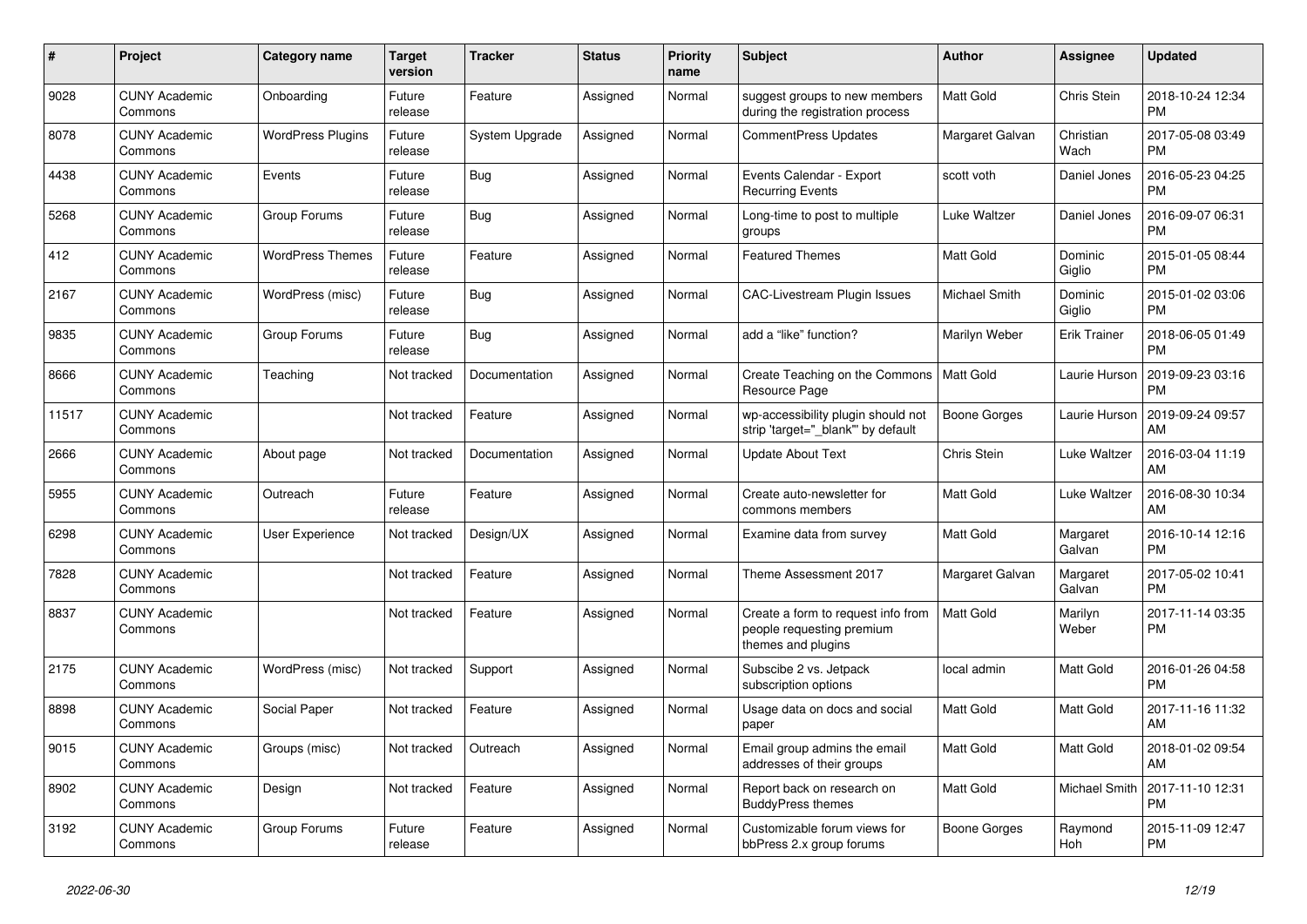| #     | Project                         | <b>Category name</b>     | Target<br>version | <b>Tracker</b> | <b>Status</b> | Priority<br>name | <b>Subject</b>                                   | <b>Author</b>           | <b>Assignee</b>     | <b>Updated</b>                |
|-------|---------------------------------|--------------------------|-------------------|----------------|---------------|------------------|--------------------------------------------------|-------------------------|---------------------|-------------------------------|
| 3492  | <b>CUNY Academic</b><br>Commons | <b>WordPress Themes</b>  | Future<br>release | Support        | Assigned      | Normal           | Add CBOX theme to the<br>Commons                 | scott voth              | Raymond<br>Hoh      | 2014-10-08 05:55<br><b>PM</b> |
| 3517  | <b>CUNY Academic</b><br>Commons | My Commons               | Future<br>release | Feature        | Assigned      | Normal           | Mute/Unmute My Commons<br>updates                | Matt Gold               | Raymond<br>Hoh      | 2015-11-09 01:19<br><b>PM</b> |
| 3536  | <b>CUNY Academic</b><br>Commons | My Commons               | Future<br>release | Feature        | Assigned      | Normal           | Infinite Scroll on My Commons<br>page            | <b>Matt Gold</b>        | Raymond<br>Hoh      | 2015-04-13 04:42<br><b>PM</b> |
| 3577  | <b>CUNY Academic</b><br>Commons | My Commons               | Future<br>release | Design/UX      | Assigned      | Normal           | Replies to items in My Commons                   | Matt Gold               | Raymond<br>Hoh      | 2015-04-09 05:19<br><b>PM</b> |
| 3662  | <b>CUNY Academic</b><br>Commons | <b>SEO</b>               | Future<br>release | Feature        | Assigned      | Normal           | Duplicate Content/SEO/Google<br>issues           | Matt Gold               | Raymond<br>Hoh      | 2015-04-13 04:37<br><b>PM</b> |
| 4388  | <b>CUNY Academic</b><br>Commons | WordPress (misc)         | Future<br>release | Bug            | Assigned      | Normal           | Repeated request for<br>authentication.          | Alice.Lynn<br>McMichael | Raymond<br>Hoh      | 2015-08-11 07:35<br><b>PM</b> |
| 6671  | <b>CUNY Academic</b><br>Commons | Reply By Email           | Not tracked       | <b>Bug</b>     | Assigned      | Normal           | "Post too often" RBE error<br>message            | Matt Gold               | Raymond<br>Hoh      | 2016-11-11 09:55<br>AM        |
| 6995  | <b>CUNY Academic</b><br>Commons | Home Page                | Not tracked       | Bug            | Assigned      | Normal           | member filter on homepage not<br>working         | <b>Matt Gold</b>        | Raymond<br>Hoh      | 2016-12-11 09:46<br><b>PM</b> |
| 8976  | <b>CUNY Academic</b><br>Commons | Reply By Email           | Not tracked       | Feature        | Assigned      | Normal           | Package RBE new topics posting?                  | <b>Matt Gold</b>        | Raymond<br>Hoh      | 2017-12-04 02:34<br><b>PM</b> |
| 10659 | <b>CUNY Academic</b><br>Commons | Group Forums             | Future<br>release | Feature        | Assigned      | Normal           | Post to multiple groups via email                | <b>Matt Gold</b>        | Raymond<br>Hoh      | 2018-11-15 12:54<br>AM        |
| 13946 | <b>CUNY Academic</b><br>Commons | <b>WordPress Plugins</b> | 2.1.0             | Support        | Assigned      | Normal           | Custom Embed handler For<br>OneDrive files       | scott voth              | Raymond<br>Hoh      | 2022-05-26 10:46<br>AM        |
| 2571  | <b>NYCDH Community</b><br>Site  |                          |                   | Feature        | Assigned      | Normal           | Add Google custom search box to<br>homepage      | Mark Newton             | Raymond<br>Hoh      | 2013-05-18 07:49<br><b>PM</b> |
| 2574  | <b>NYCDH Community</b><br>Site  |                          |                   | Feature        | Assigned      | Normal           | Add Way to Upload Files to<br>Groups             | Mark Newton             | Raymond<br>Hoh      | 2013-05-18 07:46<br>PM.       |
| 8992  | <b>NYCDH Community</b><br>Site  |                          |                   | Bug            | Assigned      | Normal           | Multiple RBE error reports                       | Matt Gold               | Raymond<br>Hoh      | 2017-12-11 05:43<br><b>PM</b> |
| 497   | <b>CUNY Academic</b><br>Commons | <b>WordPress Plugins</b> | Future<br>release | Feature        | Assigned      | Normal           | Drag and Drop Ordering on<br>Gallery Post Plugin | Matt Gold               | Ron Rennick         | 2015-11-09 06:18<br><b>PM</b> |
| 481   | <b>CUNY Academic</b><br>Commons | Groups (misc)            | Future<br>release | Feature        | Assigned      | Normal           | ability to archive inactive groups<br>and blogs  | Michael Mandiberg       | Samantha<br>Raddatz | 2015-11-09 05:56<br><b>PM</b> |
| 653   | <b>CUNY Academic</b><br>Commons | Group Blogs              | Future<br>release | Feature        | Assigned      | Normal           | Redesign Integration of Groups<br>and Blogs      | Matt Gold               | Samantha<br>Raddatz | 2015-11-09 05:40<br><b>PM</b> |
| 1105  | <b>CUNY Academic</b><br>Commons | WordPress (misc)         | Future<br>release | Feature        | Assigned      | Normal           | Rephrase Blog Privacy Options                    | Matt Gold               | Samantha<br>Raddatz | 2015-11-09 06:19<br><b>PM</b> |
| 3458  | <b>CUNY Academic</b><br>Commons | Groups (misc)            | Future<br>release | Feature        | Assigned      | Normal           | Filter Members of Group by<br>Campus             | Michael Smith           | Samantha<br>Raddatz | 2014-09-26 08:32<br>PM        |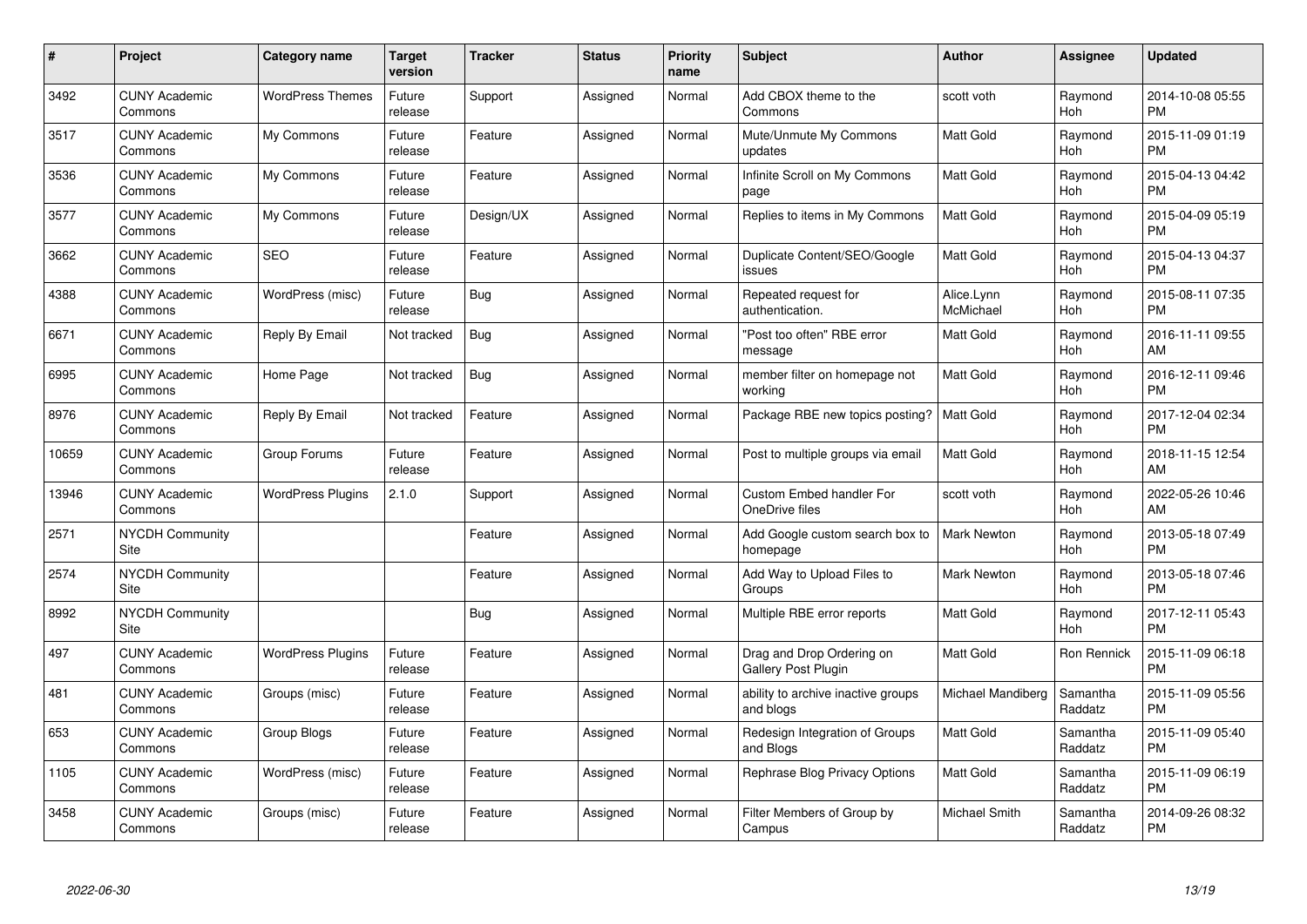| #    | <b>Project</b>                  | <b>Category name</b>    | <b>Target</b><br>version | <b>Tracker</b> | <b>Status</b> | Priority<br>name | <b>Subject</b>                                                                                   | <b>Author</b>    | Assignee            | <b>Updated</b>                |
|------|---------------------------------|-------------------------|--------------------------|----------------|---------------|------------------|--------------------------------------------------------------------------------------------------|------------------|---------------------|-------------------------------|
| 3473 | <b>CUNY Academic</b><br>Commons | <b>User Experience</b>  | Future<br>release        | Feature        | Assigned      | Normal           | Commons profile: Add help info<br>about "Positions" replacing "title"                            | Keith Miyake     | Samantha<br>Raddatz | 2015-11-09 02:28<br><b>PM</b> |
| 4027 | <b>CUNY Academic</b><br>Commons | Commons In A Box        | Not tracked              | Design/UX      | Assigned      | Normal           | Usability review of CBOX update<br>procedures                                                    | Matt Gold        | Samantha<br>Raddatz | 2015-05-11 06:36<br><b>PM</b> |
| 4221 | <b>CUNY Academic</b><br>Commons | Group Forums            | Future<br>release        | Design/UX      | Assigned      | Normal           | Add 'Number of Posts' display<br>option to Forum page                                            | Samantha Raddatz | Samantha<br>Raddatz | 2015-06-26 02:21<br><b>PM</b> |
| 4235 | <b>CUNY Academic</b><br>Commons |                         | Not tracked              | Design/UX      | Assigned      | Normal           | Explore user experience around<br>comments on forum topics vs docs                               | Matt Gold        | Samantha<br>Raddatz | 2015-07-21 10:23<br>AM        |
| 4404 | <b>CUNY Academic</b><br>Commons | <b>Public Portfolio</b> | Future<br>release        | Design/UX      | Assigned      | Normal           | Change color of permissions info<br>on portfolio editing interface                               | Matt Gold        | Samantha<br>Raddatz | 2015-08-11 05:28<br><b>PM</b> |
| 4661 | <b>CUNY Academic</b><br>Commons | User Experience         | Future<br>release        | Bug            | Assigned      | Normal           | Simplify Events text                                                                             | Matt Gold        | Samantha<br>Raddatz | 2015-10-02 09:06<br><b>PM</b> |
| 4986 | <b>CUNY Academic</b><br>Commons | ZenDesk                 | Not tracked              | Support        | Assigned      | Normal           | Prepare documentation for<br>Zendesk re web widget                                               | <b>Matt Gold</b> | Samantha<br>Raddatz | 2016-02-25 03:09<br><b>PM</b> |
| 5225 | <b>CUNY Academic</b><br>Commons | Registration            | Future<br>release        | Feature        | Assigned      | Normal           | On-boarding Issues                                                                               | Luke Waltzer     | Samantha<br>Raddatz | 2016-02-12 02:58<br><b>PM</b> |
| 2612 | <b>CUNY Academic</b><br>Commons |                         | Not tracked              | Publicity      | Assigned      | Normal           | Pinterest site for the Commons                                                                   | local admin      | Sarah<br>Morgano    | 2016-03-04 11:19<br>AM        |
| 3510 | <b>CUNY Academic</b><br>Commons | Publicity               | 1.7                      | Publicity      | Assigned      | Normal           | Post on the News Blog re: 'My<br>Commons'                                                        | Micki Kaufman    | Sarah<br>Morgano    | 2014-10-15 11:18<br>AM        |
| 3511 | <b>CUNY Academic</b><br>Commons | Publicity               | 1.7                      | Publicity      | Assigned      | Normal           | Social media for 1.7                                                                             | Micki Kaufman    | Sarah<br>Morgano    | 2014-10-14 03:32<br><b>PM</b> |
| 636  | <b>CUNY Academic</b><br>Commons | WordPress (misc)        | Not tracked              | Support        | Assigned      | Normal           | Create Lynda.com-like Table of<br><b>Contents for Prospective Tutorial</b><br><b>Screencasts</b> | Matt Gold        | scott voth          | 2016-02-23 03:12<br><b>PM</b> |
| 3524 | <b>CUNY Academic</b><br>Commons | Documentation           | Not tracked              | Documentation  | Assigned      | Normal           | Post describing all you can do<br>when starting up a new blog/group                              | Matt Gold        | scott voth          | 2014-10-04 12:56<br><b>PM</b> |
| 6115 | <b>CUNY Academic</b><br>Commons | Publicity               | Not tracked              | Feature        | Assigned      | Normal           | create digital signage for GC                                                                    | Matt Gold        | scott voth          | 2016-10-11 10:09<br><b>PM</b> |
| 4070 | <b>CUNY Academic</b><br>Commons | Analytics               | Not tracked              | Support        | Assigned      | Normal           | Request for JITP site analytics                                                                  | Matt Gold        | Seth Persons        | 2016-02-23 03:09<br><b>PM</b> |
| 5316 | <b>CUNY Academic</b><br>Commons | <b>User Experience</b>  | Future<br>release        | Feature        | Assigned      | Normal           | Prompt user email address<br>updates                                                             | <b>Matt Gold</b> | Stephen Real        | 2016-12-21 03:30<br><b>PM</b> |
| 3090 | <b>CUNY Academic</b><br>Commons | Twitter page            | Future<br>release        | Feature        | Assigned      | Normal           | Prevent Retweets from showing<br>up on Commons twitter page                                      | Matt Gold        | <b>Tahir Butt</b>   | 2016-10-24 11:31<br>AM        |
| 6426 | <b>CUNY Academic</b><br>Commons | Spam/Spam<br>Prevention | Future<br>release        | Feature        | Assigned      | Normal           | Force captcha on all comments?                                                                   | Matt Gold        | Tahir Butt          | 2016-10-24 02:06<br><b>PM</b> |
| 5581 | <b>CUNY Academic</b><br>Commons | Analytics               | Future<br>release        | Feature        | Assigned      | Normal           | Explore alternatives to Google<br>Analytics                                                      | <b>Matt Gold</b> | Valerie<br>Townsend | 2020-04-17 03:12<br><b>PM</b> |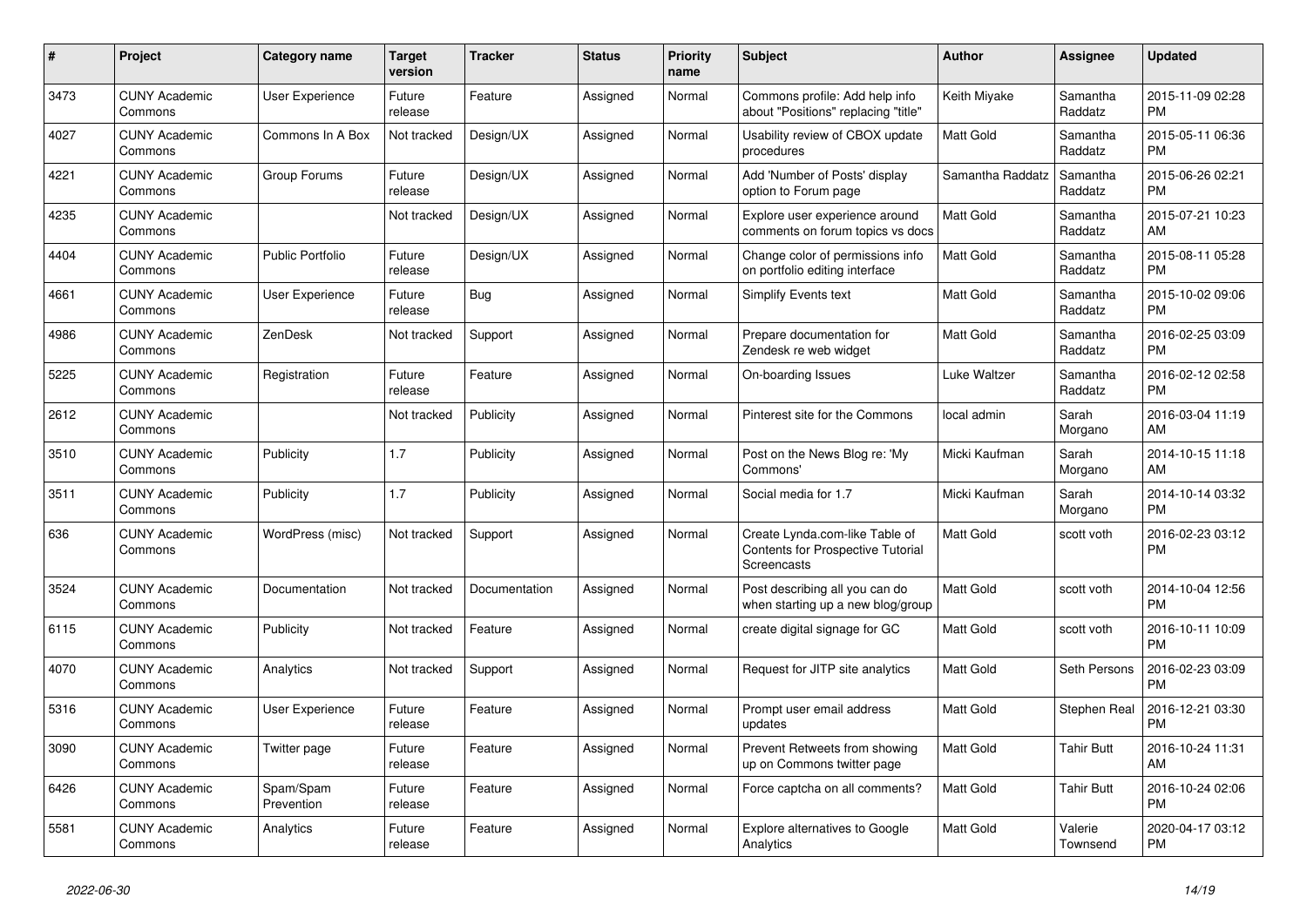| #     | Project                         | <b>Category name</b>           | <b>Target</b><br>version | <b>Tracker</b> | <b>Status</b>        | <b>Priority</b><br>name | <b>Subject</b>                                                                                  | Author              | Assignee            | <b>Updated</b>                |
|-------|---------------------------------|--------------------------------|--------------------------|----------------|----------------------|-------------------------|-------------------------------------------------------------------------------------------------|---------------------|---------------------|-------------------------------|
| 3230  | <b>CUNY Academic</b><br>Commons | Internal Tools and<br>Workflow | Not tracked              | Feature        | Assigned             | High                    | Scripts for quicker<br>provisioning/updating of<br>development environments                     | <b>Boone Gorges</b> | Boone<br>Gorges     | 2016-01-26 04:54<br>PM.       |
| 370   | <b>CUNY Academic</b><br>Commons | Registration                   | Future<br>release        | Feature        | Assigned             | High                    | <b>Guest Accounts</b>                                                                           | <b>Matt Gold</b>    | Matt Gold           | 2015-04-09 09:33<br>PM.       |
| 5691  | <b>CUNY Academic</b><br>Commons | <b>Blogs (BuddyPress)</b>      | Future<br>release        | Bug            | Assigned             | High                    | Differing numbers on Sites display                                                              | <b>Matt Gold</b>    | Raymond<br>Hoh      | 2016-06-13 01:37<br><b>PM</b> |
| 13912 | <b>CUNY Academic</b><br>Commons |                                | Not tracked              | Feature        | Hold                 | Low                     | posting "missed schedule"                                                                       | Marilyn Weber       |                     | 2021-02-23 10:46<br>AM        |
| 2576  | <b>NYCDH Community</b><br>Site  |                                |                          | Bug            | Hold                 | Low                     | Test Next Button in Javascript<br>Tutorial Under Activities                                     | Mark Newton         | Alex Gil            | 2013-05-18 02:55<br><b>PM</b> |
| 11848 | <b>CUNY Academic</b><br>Commons |                                | Not tracked              | Support        | Hold                 | Normal                  | a Dean of Faculty wants to share<br>a large file                                                | Marilyn Weber       |                     | 2019-09-24 08:44<br>AM        |
| 8756  | <b>CUNY Academic</b><br>Commons | Group Blogs                    | Future<br>release        | Feature        | Hold                 | Normal                  | Connect multiple blogs to one<br>group?                                                         | <b>Matt Gold</b>    | Boone<br>Gorges     | 2017-09-30 10:42<br>AM        |
| 14113 | <b>CUNY Academic</b><br>Commons | WordPress (misc)               | Future<br>release        | Bug            | Hold                 | Normal                  | Block Editor Not Working on this<br>page - Json error                                           | scott voth          | Boone<br>Gorges     | 2021-03-05 11:01<br>AM        |
| 16092 | <b>CUNY Academic</b><br>Commons |                                | Future<br>release        | Feature        | Hold                 | Normal                  | Don't show main site in Site<br>search results                                                  | <b>Boone Gorges</b> | Boone<br>Gorges     | 2022-05-17 03:12<br>PM.       |
| 3369  | <b>CUNY Academic</b><br>Commons | Reply By Email                 | Not tracked              | Outreach       | Hold                 | Normal                  | Release reply by email to WP<br>plugin directory                                                | <b>Matt Gold</b>    | Raymond<br>Hoh      | 2016-03-01 12:46<br><b>PM</b> |
| 3939  | <b>CUNY Academic</b><br>Commons | <b>WordPress Plugins</b>       | Future<br>release        | Bug            | Hold                 | Normal                  | Activity stream support for<br>Co-Authors Plus plugin                                           | Raymond Hoh         | Raymond<br>Hoh      | 2015-11-09 06:13<br><b>PM</b> |
| 8991  | <b>CUNY Academic</b><br>Commons | Reply By Email                 | Not tracked              | Bug            | Hold                 | Normal                  | RBE duplicate email message<br>issue                                                            | <b>Matt Gold</b>    | Raymond<br>Hoh      | 2018-02-18 08:53<br><b>PM</b> |
| 9060  | <b>CUNY Academic</b><br>Commons | Commons In A Box               | Not tracked              | Bug            | Hold                 | Normal                  | Problems with CBox image library<br>/ upload                                                    | Lisa Rhody          | Raymond<br>Hoh      | 2018-01-10 03:26<br><b>PM</b> |
| 6356  | <b>CUNY Academic</b><br>Commons | <b>WordPress Plugins</b>       | Future<br>release        | Bug            | Reporter<br>Feedback | Low                     | Should Subscribe2 be<br>deprecated?                                                             | Luke Waltzer        |                     | 2017-03-20 12:20<br><b>PM</b> |
| 8675  | <b>CUNY Academic</b><br>Commons | <b>User Onboarding</b>         | Future<br>release        | Bug            | Reporter<br>Feedback | Low                     | Add new User search screen calls<br>for the input of email address but<br>doesn't work with one | Paul Hebert         | Boone<br>Gorges     | 2017-10-11 11:17<br>AM        |
| 11971 | <b>CUNY Academic</b><br>Commons | <b>Email Notifications</b>     | Future<br>release        | Bug            | Reporter<br>Feedback | Low                     | Pictures obscured in emailed post<br>notifications                                              | Marilyn Weber       | Raymond<br>Hoh      | 2019-11-21 01:14<br>PM        |
| 1456  | <b>CUNY Academic</b><br>Commons | Group Invitations              | Future<br>release        | Feature        | Reporter<br>Feedback | Low                     | Invite to Group Button from Profile<br>Field                                                    | Matt Gold           | Samantha<br>Raddatz | 2015-11-09 05:59<br><b>PM</b> |
| 10273 | <b>CUNY Academic</b><br>Commons | Registration                   | Not tracked              | Support        | Reporter<br>Feedback | Normal                  | users combining CF and campus<br>address                                                        | Marilyn Weber       |                     | 2019-09-18 10:58<br>AM        |
| 10657 | <b>CUNY Academic</b><br>Commons |                                | Not tracked              | Support        | Reporter<br>Feedback | Normal                  | child theme problems                                                                            | Marilyn Weber       |                     | 2018-11-08 01:19<br><b>PM</b> |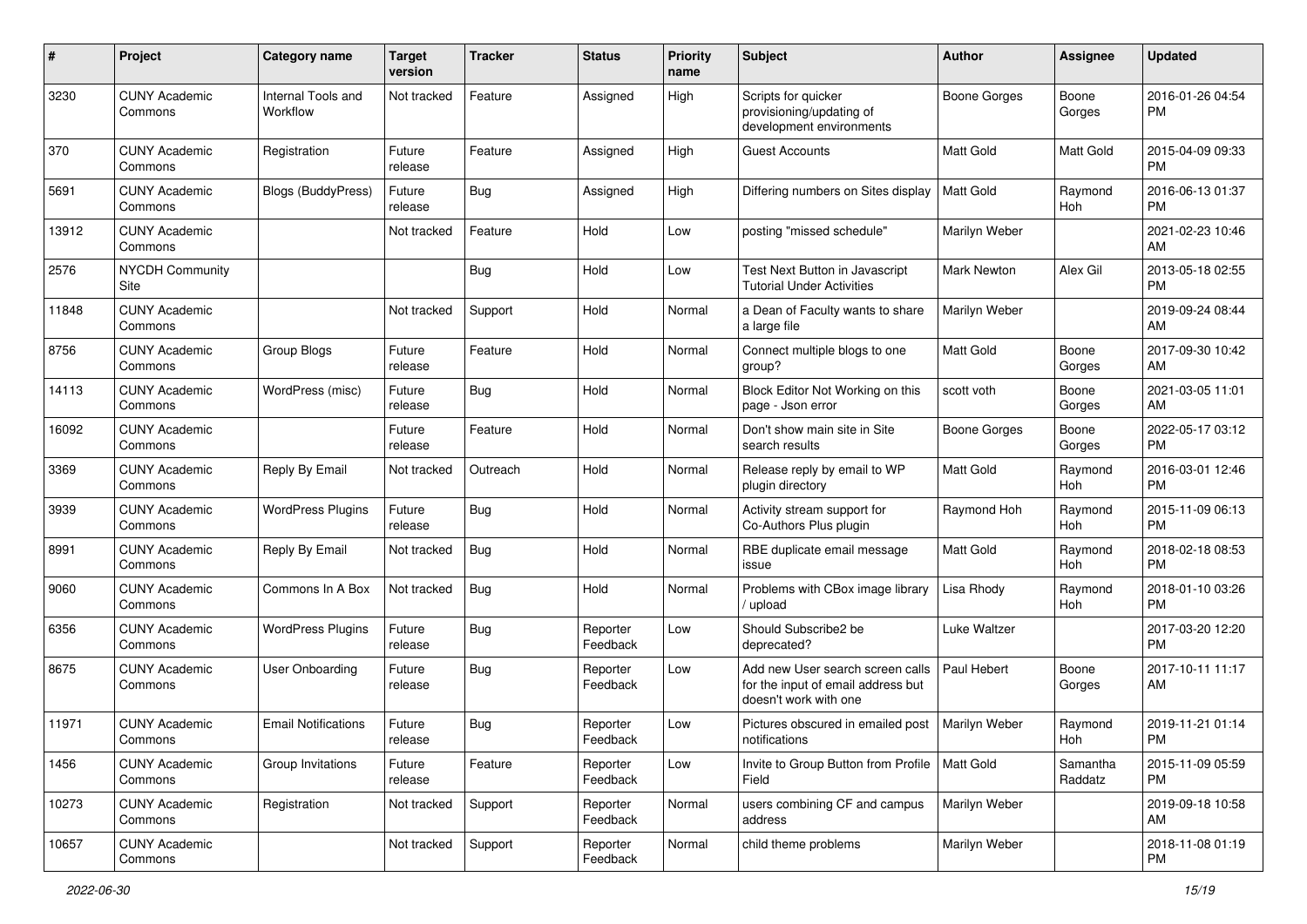| #     | Project                         | <b>Category name</b>      | Target<br>version | <b>Tracker</b> | <b>Status</b>        | <b>Priority</b><br>name | <b>Subject</b>                                                                                | <b>Author</b>           | <b>Assignee</b> | <b>Updated</b>                |
|-------|---------------------------------|---------------------------|-------------------|----------------|----------------------|-------------------------|-----------------------------------------------------------------------------------------------|-------------------------|-----------------|-------------------------------|
| 10769 | <b>CUNY Academic</b><br>Commons | <b>WordPress Themes</b>   | Not tracked       | Bug            | Reporter<br>Feedback | Normal                  | 2011 Theme Sidebar                                                                            | Mark Webb               |                 | 2018-12-04 04:09<br><b>PM</b> |
| 10982 | <b>CUNY Academic</b><br>Commons | Domain Mapping            | Not tracked       | Support        | Reporter<br>Feedback | Normal                  | <b>CNAME</b> question                                                                         | scott voth              |                 | 2019-01-22 04:29<br><b>PM</b> |
| 11077 | <b>CUNY Academic</b><br>Commons | Events                    | Not tracked       | Feature        | Reporter<br>Feedback | Normal                  | Show event category description<br>in event list view                                         | Raffi<br>Khatchadourian |                 | 2019-02-12 10:38<br><b>PM</b> |
| 11120 | <b>CUNY Academic</b><br>Commons | <b>WordPress Plugins</b>  | Not tracked       | <b>Bug</b>     | Reporter<br>Feedback | Normal                  | Events Manager Events Not<br>Showing Up                                                       | Mark Webb               |                 | 2019-02-27 04:10<br><b>PM</b> |
| 11131 | <b>CUNY Academic</b><br>Commons |                           | Future<br>release | Feature        | Reporter<br>Feedback | Normal                  | Image Annotation Plugins                                                                      | Laurie Hurson           |                 | 2019-02-26 11:33<br>AM        |
| 11415 | <b>CUNY Academic</b><br>Commons | <b>WordPress Plugins</b>  | Not tracked       | Bug            | Reporter<br>Feedback | Normal                  | <b>Blog Subscriptions in Jetpack</b>                                                          | Laurie Hurson           |                 | 2019-05-14 10:34<br>AM        |
| 11509 | <b>CUNY Academic</b><br>Commons |                           | Not tracked       | Support        | Reporter<br>Feedback | Normal                  | deleted Page causing a Menu<br>problem?                                                       | Marilyn Weber           |                 | 2019-06-04 09:54<br>AM        |
| 11556 | <b>CUNY Academic</b><br>Commons | Courses                   | Not tracked       | Bug            | Reporter<br>Feedback | Normal                  | Instructor name given in course<br>listing                                                    | Tom Harbison            |                 | 2019-06-25 04:12<br><b>PM</b> |
| 11771 | <b>CUNY Academic</b><br>Commons |                           | Not tracked       | Support        | Reporter<br>Feedback | Normal                  | post displays in sections                                                                     | Marilyn Weber           |                 | 2019-08-20 10:34<br><b>AM</b> |
| 11787 | <b>CUNY Academic</b><br>Commons |                           | Not tracked       | Support        | Reporter<br>Feedback | Normal                  | automated comments notifications<br>on ZenDesk                                                | Marilyn Weber           |                 | 2019-08-26 06:18<br><b>PM</b> |
| 11788 | <b>CUNY Academic</b><br>Commons | <b>WordPress Plugins</b>  | Future<br>release | Support        | Reporter<br>Feedback | Normal                  | Plugin Request - Browse Aloud                                                                 | scott voth              |                 | 2019-09-24 08:42<br>AM        |
| 12198 | <b>CUNY Academic</b><br>Commons |                           | Not tracked       | Bug            | Reporter<br>Feedback | Normal                  | Duplicate listing in My Sites                                                                 | Tom Harbison            |                 | 2019-12-09 05:50<br><b>PM</b> |
| 12350 | <b>CUNY Academic</b><br>Commons | <b>Blogs (BuddyPress)</b> | Not tracked       | Support        | Reporter<br>Feedback | Normal                  | URL creation problem                                                                          | Marilyn Weber           |                 | 2020-02-03 11:27<br>AM        |
| 12360 | <b>CUNY Academic</b><br>Commons | <b>WordPress Themes</b>   | Not tracked       | Bug            | Reporter<br>Feedback | Normal                  | site just says "DANTE We are<br>currently in maintenance mode,<br>please check back shortly." | <b>Marilvn Weber</b>    |                 | 2020-02-04 12:13<br>PM        |
| 13034 | <b>CUNY Academic</b><br>Commons |                           | Not tracked       | Support        | Reporter<br>Feedback | Normal                  | a site is asking people to join the<br>Commons to get a download                              | Marilyn Weber           |                 | 2020-07-12 07:23<br><b>AM</b> |
| 13255 | <b>CUNY Academic</b><br>Commons |                           | Not tracked       | Support        | Reporter<br>Feedback | Normal                  | Accessibility problems                                                                        | Marilyn Weber           |                 | 2020-09-01 05:48<br><b>PM</b> |
| 13975 | <b>CUNY Academic</b><br>Commons | Social Paper              | Not tracked       | Support        | Reporter<br>Feedback | Normal                  | can't approve comments on Social<br>Paper paper                                               | Marilyn Weber           |                 | 2021-02-12 09:33<br>AM        |
| 14074 | <b>CUNY Academic</b><br>Commons | WordPress (misc)          | Not tracked       | Support        | Reporter<br>Feedback | Normal                  | page password protection problem   Marilyn Weber                                              |                         |                 | 2021-03-02 11:03<br><b>AM</b> |
| 14398 | <b>CUNY Academic</b><br>Commons |                           | Not tracked       | Support        | Reporter<br>Feedback | Normal                  | Events plug-in notification problem                                                           | Marilyn Weber           |                 | 2021-05-11 11:21<br>AM        |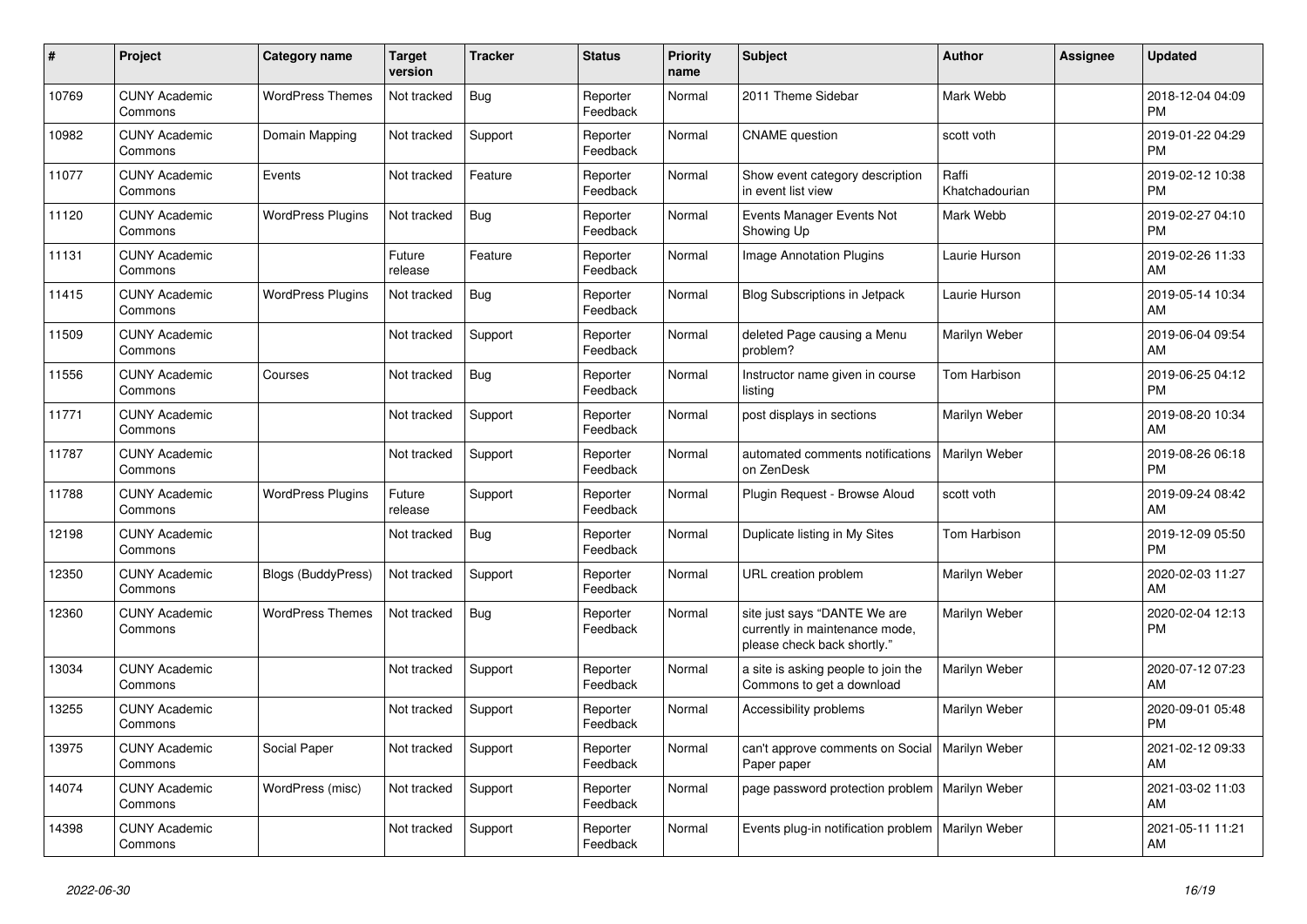| ∦     | Project                         | Category name            | <b>Target</b><br>version | <b>Tracker</b> | <b>Status</b>        | <b>Priority</b><br>name | <b>Subject</b>                                                     | <b>Author</b>           | <b>Assignee</b> | <b>Updated</b>                |
|-------|---------------------------------|--------------------------|--------------------------|----------------|----------------------|-------------------------|--------------------------------------------------------------------|-------------------------|-----------------|-------------------------------|
| 14538 | <b>CUNY Academic</b><br>Commons |                          | Not tracked              | Support        | Reporter<br>Feedback | Normal                  | <b>Weebly To Commons</b>                                           | Laurie Hurson           |                 | 2021-09-14 10:47<br>AM        |
| 14629 | <b>CUNY Academic</b><br>Commons |                          | Not tracked              | Bug            | Reporter<br>Feedback | Normal                  | Possible Post Order Bug?                                           | <b>Syelle Graves</b>    |                 | 2021-09-14 10:47<br>AM        |
| 14784 | <b>CUNY Academic</b><br>Commons |                          |                          | Support        | Reporter<br>Feedback | Normal                  | User report of logo problem when<br>using Customizer theme         | Marilyn Weber           |                 | 2021-09-17 10:25<br>AM        |
| 14842 | <b>CUNY Academic</b><br>Commons |                          | Not tracked              | Support        | Reporter<br>Feedback | Normal                  | Question about widgets and block<br>editor                         | Gina Cherry             |                 | 2021-10-06 03:01<br><b>PM</b> |
| 14900 | <b>CUNY Academic</b><br>Commons |                          | Not tracked              | Support        | Reporter<br>Feedback | Normal                  | previous theme?                                                    | Marilyn Weber           |                 | 2021-10-25 10:31<br>AM        |
| 15169 | <b>CUNY Academic</b><br>Commons |                          | 2.0.3                    | Support        | Reporter<br>Feedback | Normal                  | new Prelude website zipfiles for<br>custom theme and other files.  | Marilyn Weber           |                 | 2022-06-29 11:32<br>AM        |
| 15176 | <b>CUNY Academic</b><br>Commons |                          | Not tracked              | Support        | Reporter<br>Feedback | Normal                  | Archiving Q Writing & Old<br>Wordpress Sites on the Commons        | Laurie Hurson           |                 | 2022-02-08 10:28<br>AM        |
| 15260 | <b>CUNY Academic</b><br>Commons |                          |                          | Support        | Reporter<br>Feedback | Normal                  | Diacritical markings   European<br><b>Stages</b>                   | Marilyn Weber           |                 | 2022-02-04 08:16<br>AM        |
| 15370 | <b>CUNY Academic</b><br>Commons |                          |                          | Support        | Reporter<br>Feedback | Normal                  | All-in-One Event Calendar?                                         | Marilyn Weber           |                 | 2022-02-17 11:03<br>AM        |
| 15613 | <b>CUNY Academic</b><br>Commons |                          | 2.0.3                    | Feature        | Reporter<br>Feedback | Normal                  | Adding "Passster" plugin                                           | Laurie Hurson           |                 | 2022-06-29 11:32<br>AM        |
| 15655 | <b>CUNY Academic</b><br>Commons |                          | 2.0.3                    | Support        | Reporter<br>Feedback | Normal                  | Event Aggregator plugin?                                           | Marilyn Weber           |                 | 2022-06-29 11:32<br>AM        |
| 15923 | <b>CUNY Academic</b><br>Commons |                          | Not tracked              | Feature        | Reporter<br>Feedback | Normal                  | <b>Bellows Plugin Adjustments</b>                                  | Laurie Hurson           |                 | 2022-04-20 10:10<br>AM        |
| 16099 | <b>CUNY Academic</b><br>Commons |                          |                          | Support        | Reporter<br>Feedback | Normal                  | request for Newsletter Glue                                        | Marilyn Weber           |                 | 2022-05-13 12:14<br><b>PM</b> |
| 16290 | <b>CUNY Academic</b><br>Commons |                          |                          | Feature        | Reporter<br>Feedback | Normal                  | Add Table Of Contents Block<br>plug-in                             | Raffi<br>Khatchadourian |                 | 2022-06-24 10:26<br>AM        |
| 6014  | <b>CUNY Academic</b><br>Commons | Publicity                | Future<br>release        | Publicity      | Reporter<br>Feedback | Normal                  | Google search listing                                              | Matt Gold               | Boone<br>Gorges | 2016-09-21 03:48<br><b>PM</b> |
| 9207  | <b>CUNY Academic</b><br>Commons |                          | Future<br>release        | Support        | Reporter<br>Feedback | Normal                  | display dashboards made in<br>Tableau?                             | Marilyn Weber           | Boone<br>Gorges | 2018-04-10 10:42<br>AM        |
| 9211  | <b>CUNY Academic</b><br>Commons | <b>WordPress Plugins</b> | Future<br>release        | Support        | Reporter<br>Feedback | Normal                  | Auto-Role Setting in Forum Plugin<br><b>Causing Some Confusion</b> | Luke Waltzer            | Boone<br>Gorges | 2018-03-13 11:44<br>AM        |
| 9289  | <b>CUNY Academic</b><br>Commons | <b>WordPress Plugins</b> | Future<br>release        | Bug            | Reporter<br>Feedback | Normal                  | Email Users Plugin                                                 | Laurie Hurson           | Boone<br>Gorges | 2018-10-24 12:34<br><b>PM</b> |
| 9515  | <b>CUNY Academic</b><br>Commons | <b>WordPress Plugins</b> | Not tracked              | <b>Bug</b>     | Reporter<br>Feedback | Normal                  | Text to Speech plugin - "More<br>Slowly" checkbox not working      | scott voth              | Boone<br>Gorges | 2018-06-13 02:26<br>PM        |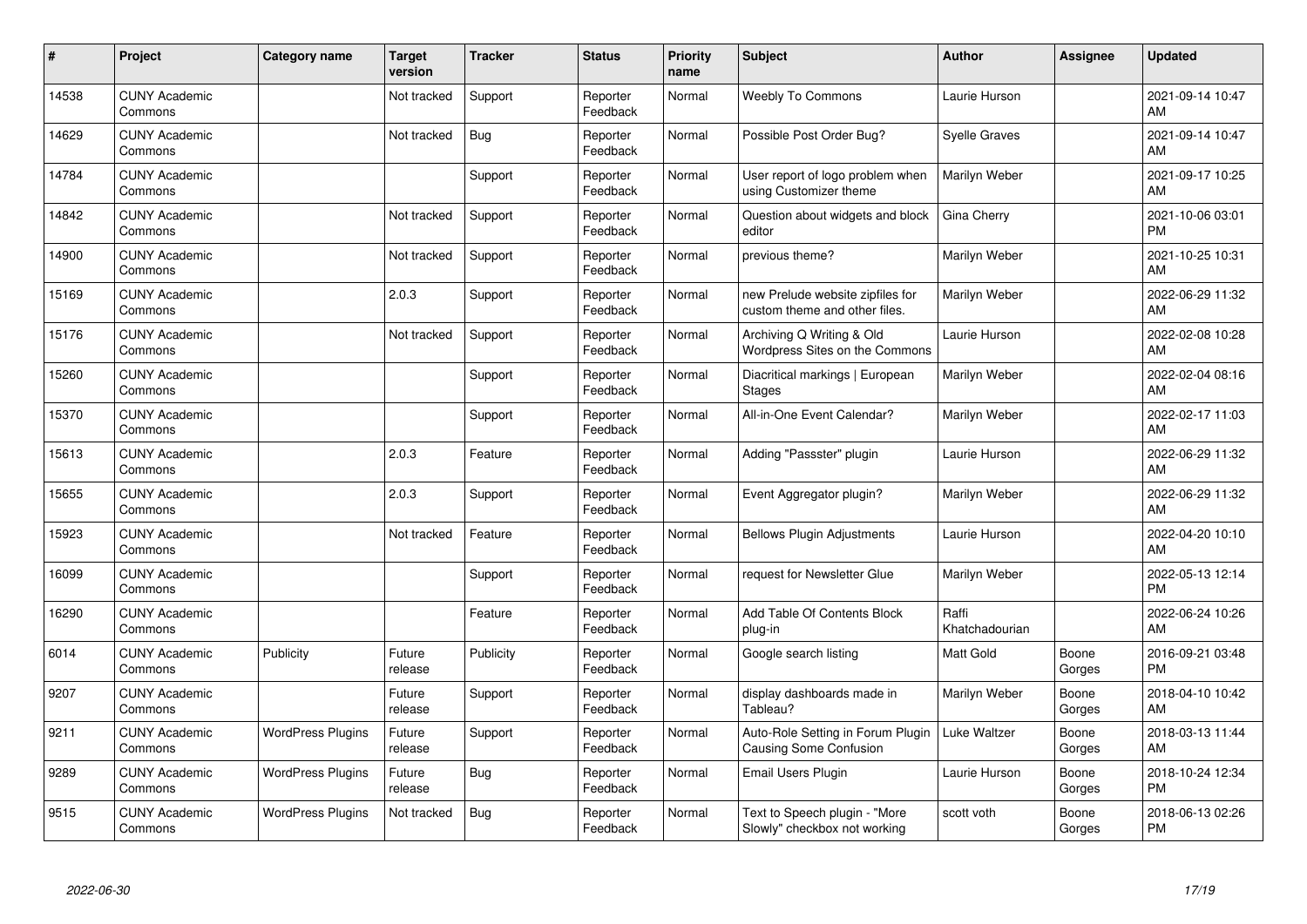| #     | Project                         | <b>Category name</b>       | <b>Target</b><br>version | <b>Tracker</b> | <b>Status</b>        | <b>Priority</b><br>name | <b>Subject</b>                                                    | <b>Author</b>           | <b>Assignee</b> | <b>Updated</b>                |
|-------|---------------------------------|----------------------------|--------------------------|----------------|----------------------|-------------------------|-------------------------------------------------------------------|-------------------------|-----------------|-------------------------------|
| 9947  | <b>CUNY Academic</b><br>Commons | <b>WordPress Plugins</b>   | Future<br>release        | Feature        | Reporter<br>Feedback | Normal                  | Install H5P quiz plugin                                           | <b>Matt Gold</b>        | Boone<br>Gorges | 2018-09-11 11:01<br>AM        |
| 9979  | <b>CUNY Academic</b><br>Commons | <b>Email Notifications</b> | Not tracked              | Bug            | Reporter<br>Feedback | Normal                  | Reports of slow email activation<br>emails                        | <b>Matt Gold</b>        | Boone<br>Gorges | 2018-08-29 09:40<br><b>PM</b> |
| 10040 | <b>CUNY Academic</b><br>Commons | WordPress (misc)           | Not tracked              | Bug            | Reporter<br>Feedback | Normal                  | User doesn't see full list of themes                              | <b>Matt Gold</b>        | Boone<br>Gorges | 2018-07-25 10:12<br>AM        |
| 11386 | <b>CUNY Academic</b><br>Commons | WordPress - Media          | Not tracked              | Support        | Reporter<br>Feedback | Normal                  | disappearing images                                               | scott voth              | Boone<br>Gorges | 2019-05-14 10:32<br>AM        |
| 11449 | <b>CUNY Academic</b><br>Commons | WordPress - Media          | Not tracked              | Support        | Reporter<br>Feedback | Normal                  | Cloning Media Library for JITP<br>from Staging to Production Site | Patrick DeDauw          | Boone<br>Gorges | 2019-05-13 12:00<br><b>PM</b> |
| 11945 | <b>CUNY Academic</b><br>Commons | Reckoning                  | Future<br>release        | Feature        | Reporter<br>Feedback | Normal                  | Add Comments bubble to<br>Reckoning views                         | Boone Gorges            | Boone<br>Gorges | 2019-11-12 05:14<br><b>PM</b> |
| 12121 | <b>CUNY Academic</b><br>Commons | <b>WordPress Plugins</b>   | 2.0.3                    | Feature        | Reporter<br>Feedback | Normal                  | Embedding H5P Iframes on<br><b>Commons Site</b>                   | Laurie Hurson           | Boone<br>Gorges | 2022-06-29 11:32<br>AM        |
| 14483 | <b>CUNY Academic</b><br>Commons | WordPress - Media          | Not tracked              | Bug            | Reporter<br>Feedback | Normal                  | Wordpress PDF Embed Stopped<br>Working after JITP Media Clone     | Patrick DeDauw          | Boone<br>Gorges | 2021-05-20 01:51<br><b>PM</b> |
| 14504 | <b>CUNY Academic</b><br>Commons |                            | Not tracked              | Publicity      | Reporter<br>Feedback | Normal                  | Adding showcases to home page<br>menu                             | Laurie Hurson           | Boone<br>Gorges | 2022-01-19 03:26<br><b>PM</b> |
| 15242 | <b>CUNY Academic</b><br>Commons | Performance                | Not tracked              | Bug            | Reporter<br>Feedback | Normal                  | Slugist site                                                      | Raffi<br>Khatchadourian | Boone<br>Gorges | 2022-02-07 11:14<br>AM        |
| 1544  | <b>CUNY Academic</b><br>Commons | Groups (misc)              | Future<br>release        | Feature        | Reporter<br>Feedback | Normal                  | Group Filtering and Sorting                                       | <b>Matt Gold</b>        | Chris Stein     | 2019-03-01 02:25<br><b>PM</b> |
| 12446 | <b>CUNY Academic</b><br>Commons | Groups (misc)              | Future<br>release        | Feature        | Reporter<br>Feedback | Normal                  | Toggle default site to group forum<br>posting                     | Laurie Hurson           | Laurie Hurson   | 2020-03-10 11:57<br>AM        |
| 11493 | <b>CUNY Academic</b><br>Commons | Domain Mapping             | Not tracked              | Support        | Reporter<br>Feedback | Normal                  | Domain Mapping Request - Talia<br>Schaffer                        | scott voth              | Matt Gold       | 2019-08-06 08:39<br>AM        |
| 12484 | <b>CUNY Academic</b><br>Commons |                            | Not tracked              | Support        | Reporter<br>Feedback | Normal                  | Sign up Code for COIL Course<br>starting in March                 | Laurie Hurson           | Matt Gold       | 2020-03-02 02:26<br><b>PM</b> |
| 2573  | <b>NYCDH Community</b><br>Site  |                            |                          | Feature        | Reporter<br>Feedback | Normal                  | Add dh nyc twitter list feed to site                              | Mark Newton             | Matt Gold       | 2013-05-16 11:42<br><b>PM</b> |
| 7115  | <b>CUNY Academic</b><br>Commons | Groups (misc)              | Future<br>release        | Feature        | Reporter<br>Feedback | Normal                  | make licensing info clear during<br>group creation                | <b>Matt Gold</b>        | Raymond<br>Hoh  | 2020-12-08 11:32<br>AM        |
| 10262 | <b>CUNY Academic</b><br>Commons |                            | Not tracked              | <b>Bug</b>     | Reporter<br>Feedback | Normal                  | Newsletter Plugin: Broken Image<br>at Bottom of All Newsletters   | Mark Webb               | Raymond<br>Hoh  | 2018-08-30 05:17<br><b>PM</b> |
| 11149 | <b>CUNY Academic</b><br>Commons |                            | Not tracked              | Support        | Reporter<br>Feedback | Normal                  | comments getting blocked                                          | Marilyn Weber           | Raymond<br>Hoh  | 2019-03-26 11:40<br>AM        |
| 12004 | <b>CUNY Academic</b><br>Commons |                            | Not tracked              | Support        | Reporter<br>Feedback | Normal                  | Notifications for spam blog<br>comments                           | Gina Cherry             | Raymond<br>Hoh  | 2019-11-01 12:05<br><b>PM</b> |